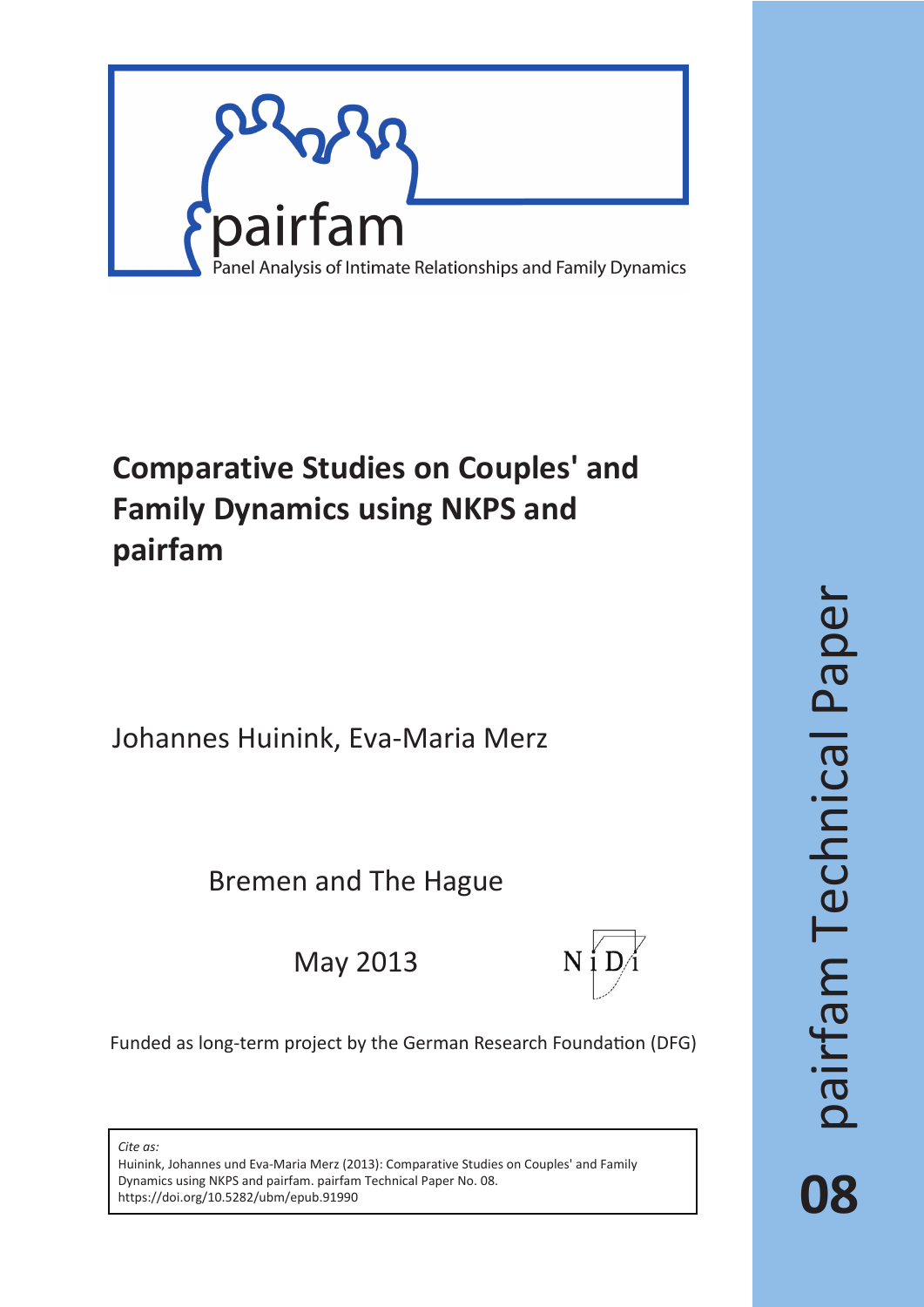#### **1 Introduction**

Great progress has been made in providing the social sciences with longitudinal data in order to advance research on couples' and family dynamics. This is particularly true with regard to factors and variables which allow to model individual decision processes and the determinants of behavioural intentions. However, comparative studies in this field of research are still quite rare. International comparison of family development is dominated by highly sophisticated demographic studies that primarily deal with family-related events (marriage, childbirth) and structural attributes of the investigated populations.

In this working paper two major panel studies from the Netherlands and from Germany are introduced and their potential for comparative research on couples' and family issues is demonstrated. These two panel studies contribute considerably to the improvement of data provision regarding individual decision processes and the determinants of behavioural intentions. They are different in regard to their design but have much in common, allowing comparative research on family dynamics and intergenerational relations in the Netherlands and Germany. In the following, we show some options of combining these data sets for comparative research to encourage international scholars of family sociology and family demography to do so.

The Netherlands Kinship Panel Study (NKPS) was launched in 2002. Two additional panel waves were completed in 2006 and 2010 (Dykstra et al., 2004; Dykstra et al., 2012; Merz et al., 2012). The study is a cooperative effort of the Netherlands Interdisciplinary Demographic Institute (NIDI; Aart Liefbroer, Eva-Maria Merz), Erasmus University Rotterdam (Pearl Dykstra) Utrecht University (Aafke Komter) and the University of Groningen (Clara Mulder). NIDI is responsible for coordination, administrative and secretarial services.

The German Family Panel (pairfam) began in 2008 (Huinink et al. 2011). Its fourth annually conducted panel wave was completed in 2012. The study, a long-term project of the German Research Foundation (DFG), will be funded for up to 14 years. The principal investigators of the German Family Panel are Josef Brüderl (University of Munich), Johannes Huinink (University of Bremen), Bernhard Nauck (Chemnitz University of Technology) and Sabine Walper (University of Munich). Bernhard Nauck is responsible for the coordination of the project.

The current paper provides, first, a brief overview of the two surveys. The thematic focus and the particularities of the design are presented, and the similarities and differences of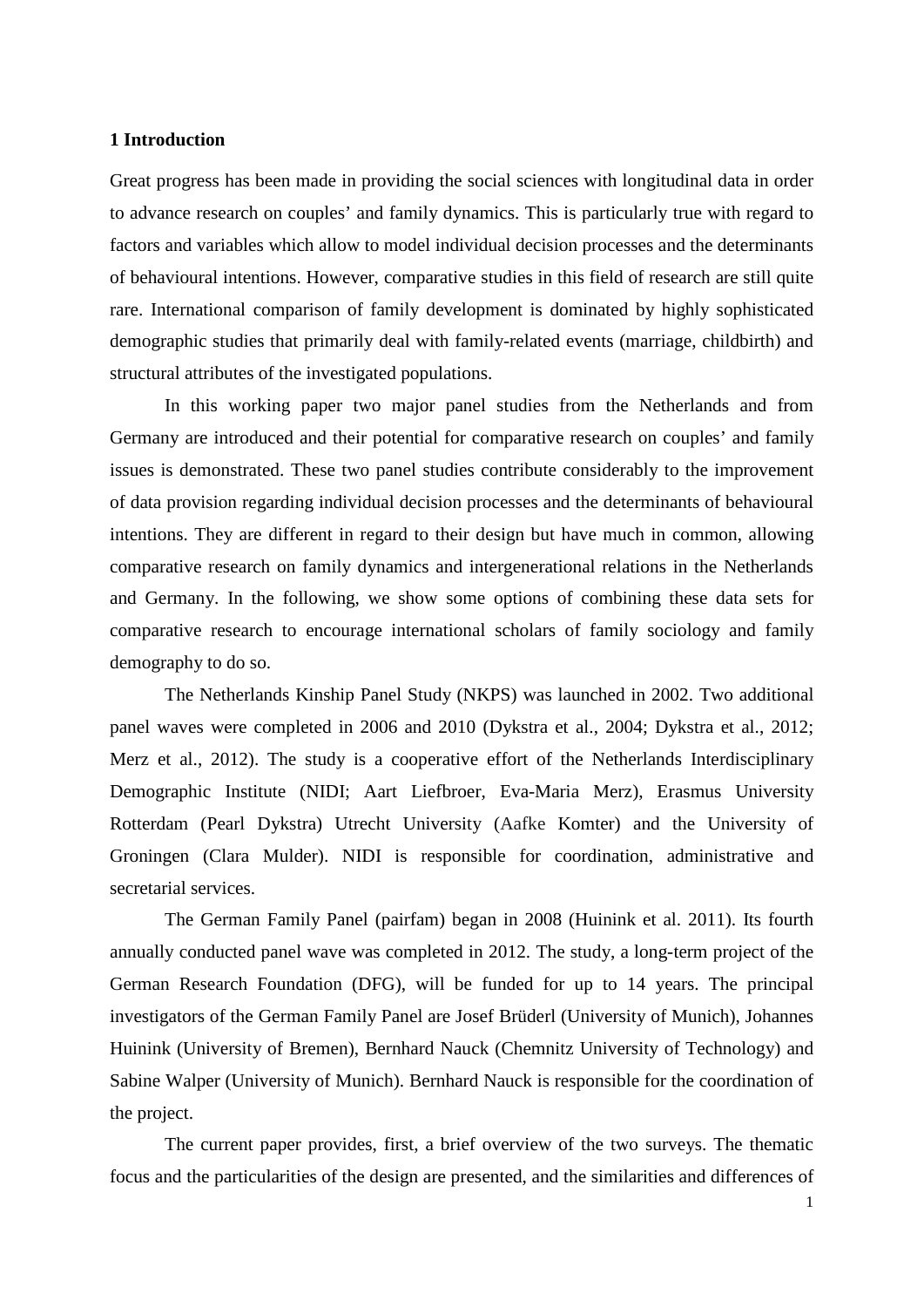the studies are pointed out. Secondly, the features and instruments of the two studies, which can be used in comparative research, are presented in greater detail, and problems of using the data sets for comparative reasons are discussed. Because the different age structure of the two surveys' samples is a particular challenge for combining their data, some workarounds are proposed. Finally, an exemplary analysis of fertility intentions using these two data sets is presented.

## **2 Overview of the two studies and their sample design**

The aim of this section is a brief introduction to the surveys, presenting the main contents they cover with their data. Differences in sample design that have to be tackled in comparative studies are discussed.

## **2.1 Netherlands Kinship Panel Study (NKPS)**

The NKPS is a large scale panel survey that allows the examination of family dynamics and kinship ties in the Netherlands. Special features of the NKPS are a multi-actor design and its multi-method, panel approach. A detailed description of the aim and the design of NKPS is provided by Dykstra and colleagues (2004). See also the webpage of NKPS, [www.nkps.nl.](http://www.nkps.nl/) The main substantive topics of NKPS are the formation and dissolution of partner relationships, relationships with the nuclear family, kin relationships in a broader sense as well as solidarity within these types of family relationships. One focal aim of the project is understanding the diversity of solidarity patterns in families and kinship and to provide data to answer the question of to what extent family bonds in the Netherlands are likely to erode, and what the determinants and potential implications of the observed changes are. In addition, relevant information related to socio-cultural factors, such as education, work, income, housing, health, religiosity, leisure activities and living environment are collected.

The survey uses a nationwide random sample of addresses from the Netherlands. It focuses on men and women between 18 and 79 years old who live in private households nationwide. Apart from the main sample, a migrant sample that covers the four largest non-Western migrant groups in the Netherlands was included in waves 1 and 2. The main sample includes 8,161 respondents. During the first wave, computer assisted personal interviews (CAPI) were conducted between 2002 and 2004. A self-completed questionnaire, covering more sensitive questions, touching on norms and attitudes for example, supplemented the interviews.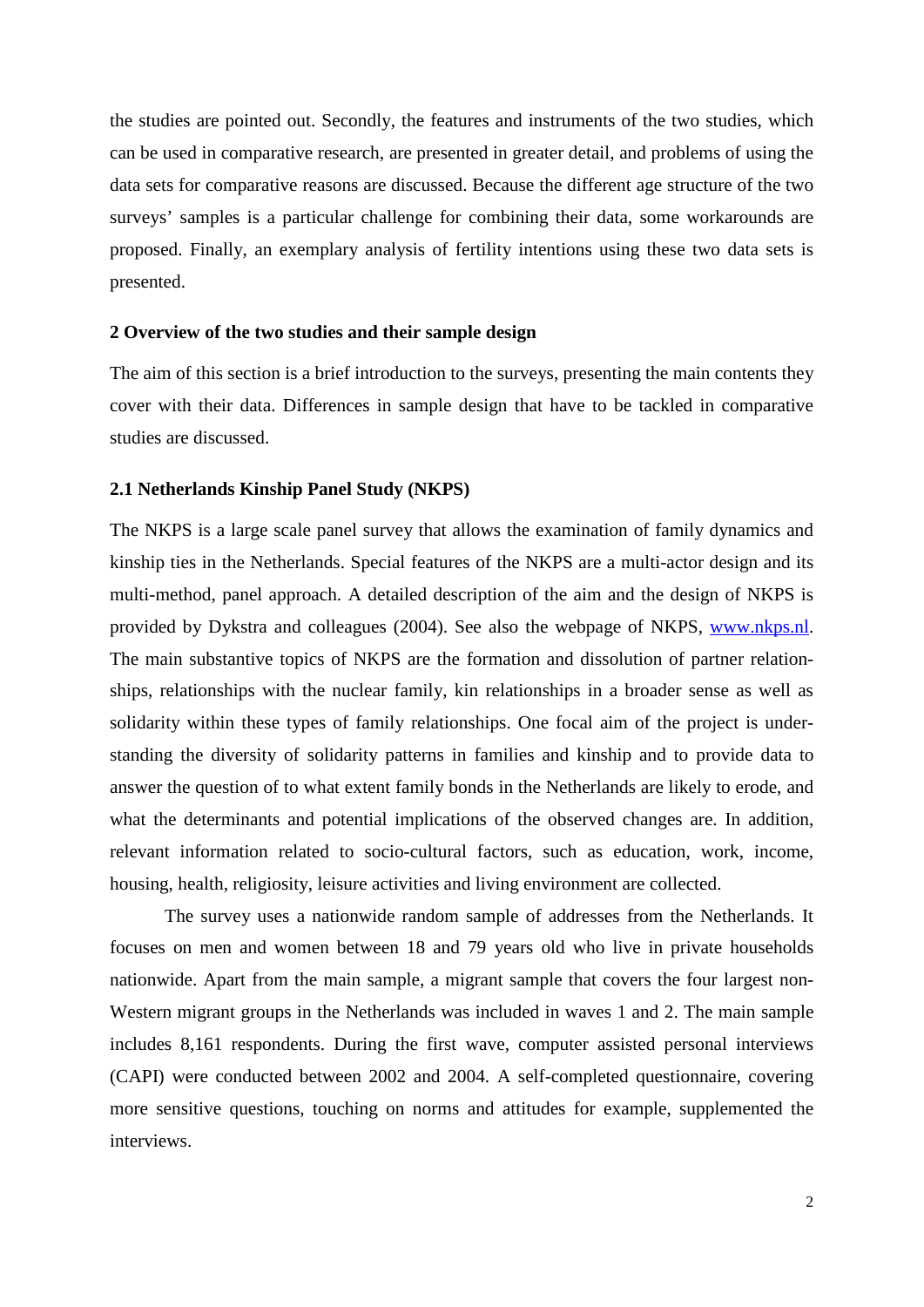To boost the initial response rate, a substitute sample consisting of 1,604 individuals (respondents from the original address sample who had refused to participate) was interviewed with an abridged, self-completion version of the original CAPI questionnaire. The migrant sample consists of 1.402 respondents from Turkey, Morocco, the Dutch Antilles and Suriname. In addition, a multi-actor design is implemented. The partner, a maximum of two children aged 15 and over, father and mother, and a brother/sister aged 15 and over were surveyed using self-completion questionnaires if the main respondents (anchors) consented. Because of unsatisfyingly low response rates of family members (alteri) in the first two waves, only the current partner of the respondents was asked to participate in the third wave using a self-completed questionnaire.

## **2.2 German Family Panel (pairfam)**

The German Family Panel (Panel Analysis of Intimate Relationships and Family Dynamics) is a large-scale panel survey providing data on the formation and development of intimate relationships and families in Germany. Special features are a multi-actor design, a multimethod approach and yearly conducted panel waves. A detailed description of the aim and the design of pairfam is provided by Huinink et al. (2011). For a description of the pairfam data, see Brüderl et al. (2010) and Arránz-Becker et al. (2012). See also the webpage of pairfam, [www.pairfam.de.](http://www.pairfam.de/) The substantive topics of pairfam are partnership dynamics and partnership dissolution, childbearing decision making and fertility, parenting and child development and intergenerational relationships. The aim of the project is to provide data for modelling individual decision processes on partnership and family issues over the life course.

Relevant information related to other life domains such as education, work, income, housing, health, religiosity, leisure activities, social network and living environment are also included. The survey uses a nationwide random sample from the population registers in Germany for three age cohorts. It focuses on 15-17, 25-27 and 35-37 year-old men and women, born in 1971-73, 1981-83 and 1991-93, respectively. For each cohort about 4,000 interviews have been conducted. The overall sample size was 12,402 interviews in the first wave. The respondents (called anchors) were interviewed by a computer assisted personal interview (CAPI). In addition, a multi-actor design is implemented. Beginning with wave 1, the partners of the anchors were interviewed by self-completed questionnaires if the anchors consented. From wave 2 onward and also dependent on anchors' consent, up to three (step-) parents are interviewed using self-completed questionnaires, and children aged 8 to 15 years are interviewed by CAPI. Pairfam has a companion study, DemoDiff, administered by the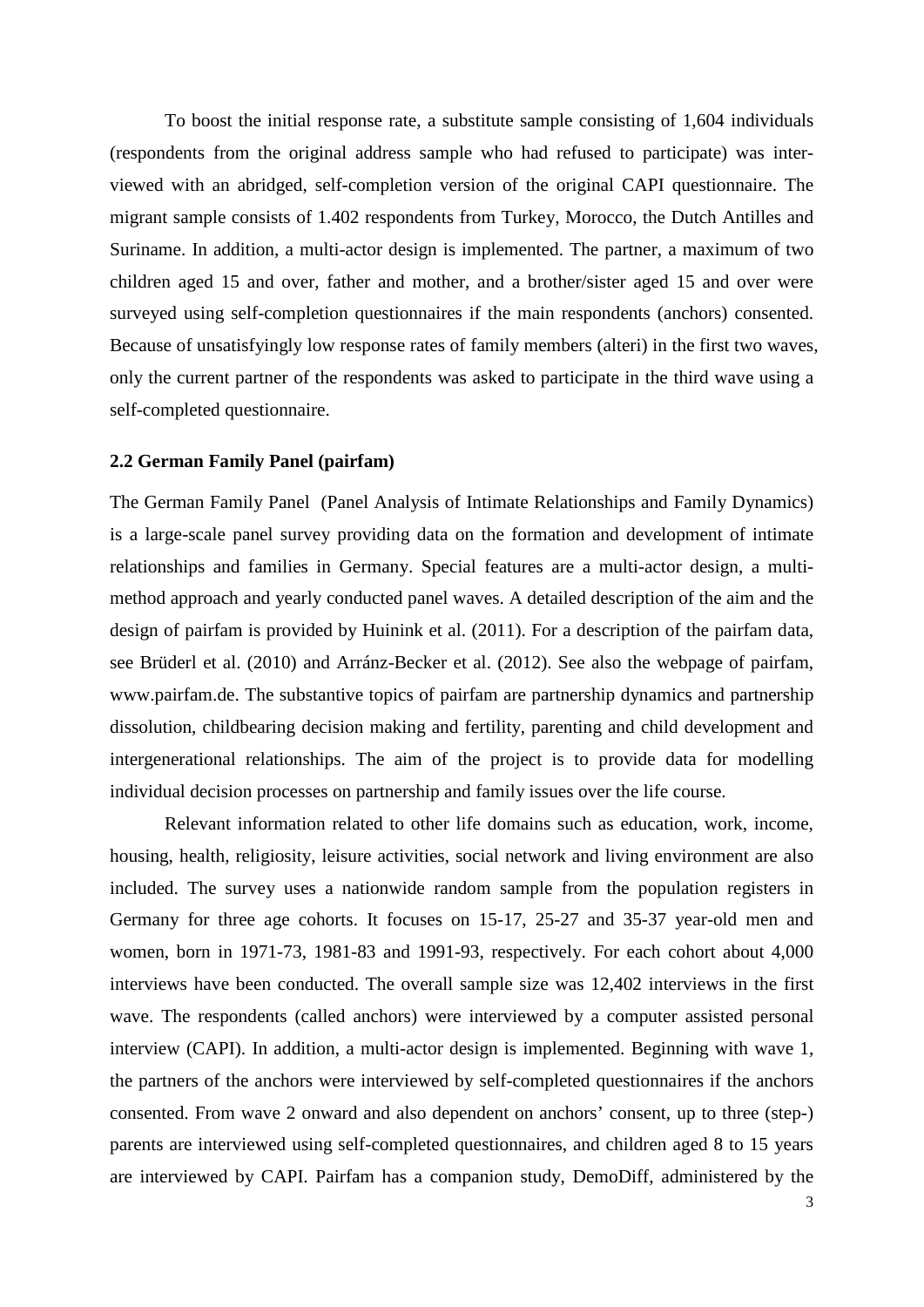Max Planck Institute for Demographic Research in Rostock. The survey is conducted only in East Germany and comprises men and women of the two older age groups (Kreyenfeld et al. 2011). The sample of the first wave of DemoDiff, conducted in 2009/10, included 1,489 respondents.

Below, we discuss which data from the NKPS and pairfam can be used for comparisons. We do not address the Alteri in this paper, although they also can be compared, for example by applying a dyadic model. Because the self-completion questionnaires for the Alteri are much simpler than the questionnaires for the anchors, readers will be able to explore on their own the information it yields for potential comparisons.

We also do not go into the details of the data of the DemoDiff study, because they are largely similar to the pairfam data. In studies which aim to extend the comparison by differentiating also between East and West Germany, the inclusion of the DemoDiff data can considerably improve statistical power.

## **3 Common features and comparable data in the surveys**

The two surveys cover not only similar topics but also have many features and instruments in common. For each of eight major thematic fields of information we now report in more detail what kind of data both surveys provide. The eight thematic fields are

- Basic information
- Intimate relationships and couples' dynamics
- Fertility and family dynamics
- Parenting
- Intergenerational relationships
- Social structure, economic situation and living conditions
- Cultural factors
- Personality traits and well-being

In this paper, we consider data from the first two waves of the NKPS and from the first three waves of pairfam. Please note that the presented instruments are only a selection of instruments in the questionnaires of the two studies. We restrict the selection to those features which are part of both questionnaires and are  $-$  at least in our view  $-$  sufficiently similar to serve as a basis for comparative research.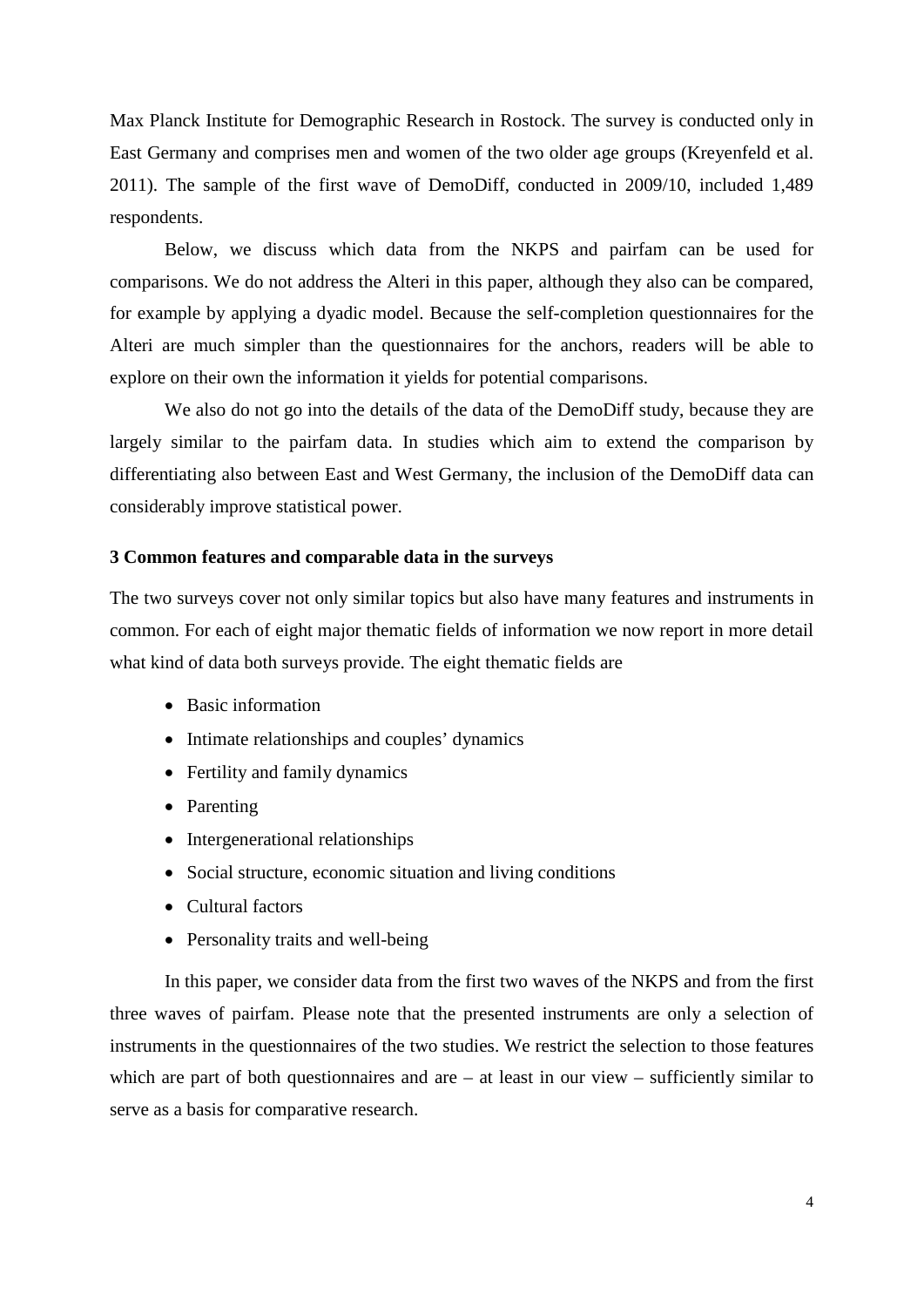## **3.1 Comparable features and instruments**

We outline comparable features of the NKPS and pairfam anchor questionnaires as follows. In Italics, common features are displayed and – if needed – study-specific comments are made in the next row. This information provides only a general hint regarding the particularities that one should keep in mind. We kept it short because we did not want to make the table too complex.

As one can see from Table 1, there is a considerable amount of comparable information in the two surveys. This is particularly true for (1) the life histories including partner-, birth- and employment histories. This is also true for (2) information on several sociostructural and economic variables. It is partly true for (3) information on the quality of social relationships between partners as well as parents and children of different ages. It is less true for (4) information on life-plan issues, attitudes and personal traits.

|                                                                                                                 | <b>NKPS</b>                                                                                           | pairfam                                                                                                                             |  |  |  |  |  |
|-----------------------------------------------------------------------------------------------------------------|-------------------------------------------------------------------------------------------------------|-------------------------------------------------------------------------------------------------------------------------------------|--|--|--|--|--|
| <b>Basic information</b>                                                                                        |                                                                                                       |                                                                                                                                     |  |  |  |  |  |
|                                                                                                                 | Sex, month and year of birth, country of birth, citizenship                                           |                                                                                                                                     |  |  |  |  |  |
|                                                                                                                 | <b>Household structure</b>                                                                            |                                                                                                                                     |  |  |  |  |  |
|                                                                                                                 | Household type, household members (sex, age, relationship to person)                                  |                                                                                                                                     |  |  |  |  |  |
|                                                                                                                 | Year of leaving home                                                                                  |                                                                                                                                     |  |  |  |  |  |
| <b>Siblings</b>                                                                                                 |                                                                                                       |                                                                                                                                     |  |  |  |  |  |
|                                                                                                                 | Number of biological and half-/stepsiblings                                                           |                                                                                                                                     |  |  |  |  |  |
|                                                                                                                 | Detailed information on siblings<br>Detailed information on siblings to come<br>available<br>(wave 5) |                                                                                                                                     |  |  |  |  |  |
| <b>Childhood</b>                                                                                                |                                                                                                       |                                                                                                                                     |  |  |  |  |  |
|                                                                                                                 | Family structure after birth, age at change in the structure over time                                |                                                                                                                                     |  |  |  |  |  |
|                                                                                                                 | <b>Intimate relationships</b>                                                                         |                                                                                                                                     |  |  |  |  |  |
|                                                                                                                 | Relationship history (cohabitation, marriage, separation/divorce)                                     |                                                                                                                                     |  |  |  |  |  |
|                                                                                                                 | Retrospective partnership episodes<br>before wave 1 and tracking partnership<br>episodes since wave 1 | Retrospective partnership episodes since<br>age 15 in wave 1 and tracking changes in<br>wave 2 and 3. See extra data file 'biopart' |  |  |  |  |  |
|                                                                                                                 | If no partner: Preferred sex of the partner, wish to have a partner                                   |                                                                                                                                     |  |  |  |  |  |
| If not cohabiting: wish to live with the partner; if not married: wish to get married, wish to have<br>children |                                                                                                       |                                                                                                                                     |  |  |  |  |  |
|                                                                                                                 | To start cohabiting/marry in the future                                                               | To start cohabiting/marry during next year                                                                                          |  |  |  |  |  |
| Living arrangement, marital status, civil union                                                                 |                                                                                                       |                                                                                                                                     |  |  |  |  |  |
|                                                                                                                 | <b>Characteristics of current partner</b>                                                             |                                                                                                                                     |  |  |  |  |  |
|                                                                                                                 |                                                                                                       | Sex, year of birth, country of birth, citizenship, place of residence, nights sleeping elsewhere                                    |  |  |  |  |  |
|                                                                                                                 | Highest level of education (ISCED), activity status, income or income approximation                   |                                                                                                                                     |  |  |  |  |  |

**Table 1: Comparable features and instruments in NKPS and pairfam**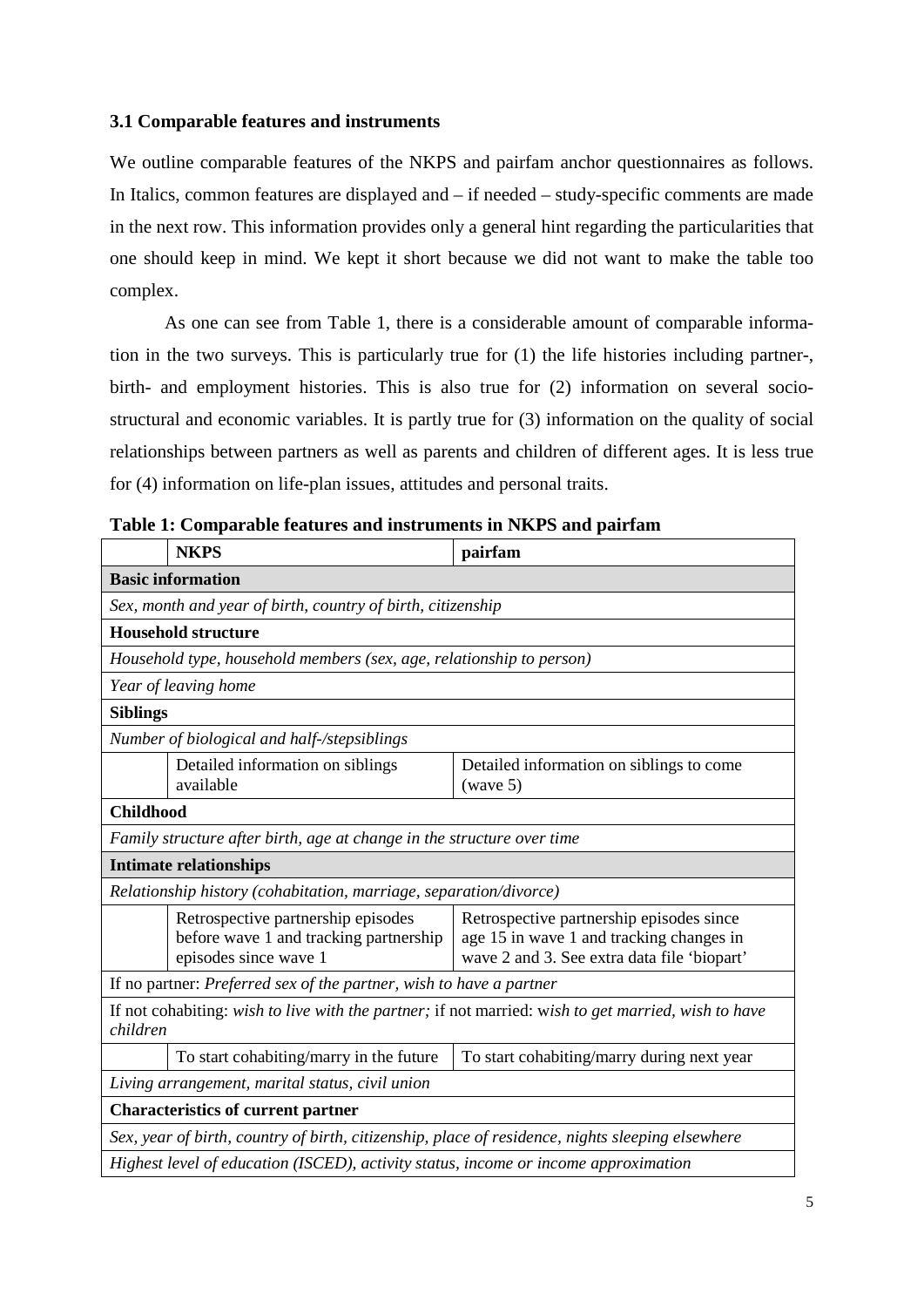|                                                                                                                                               | Income only in partner's questionnaire                                                                                                   |  |  |  |  |  |  |
|-----------------------------------------------------------------------------------------------------------------------------------------------|------------------------------------------------------------------------------------------------------------------------------------------|--|--|--|--|--|--|
| Organisation of the relationship and partnership quality                                                                                      |                                                                                                                                          |  |  |  |  |  |  |
| Division of labour in partnership                                                                                                             |                                                                                                                                          |  |  |  |  |  |  |
| Items are only partly congruent                                                                                                               |                                                                                                                                          |  |  |  |  |  |  |
| Quality of partnership, mutual support and reciprocity, conflicts (frequency and issues), conflict<br>behaviour, assessment of (in-)stability |                                                                                                                                          |  |  |  |  |  |  |
| Items are only partly congruent                                                                                                               |                                                                                                                                          |  |  |  |  |  |  |
| <b>Ex-partners</b>                                                                                                                            |                                                                                                                                          |  |  |  |  |  |  |
| Common children, contact with children, received or paid alimonies, custody                                                                   |                                                                                                                                          |  |  |  |  |  |  |
| Information on all ex-partners                                                                                                                | Detailed information only for the last ex-<br>partner being separated from after wave 1                                                  |  |  |  |  |  |  |
| <b>Fertility and family dynamics</b>                                                                                                          |                                                                                                                                          |  |  |  |  |  |  |
| Sex, year of birth/death, cohabitation status of own/adopted children                                                                         |                                                                                                                                          |  |  |  |  |  |  |
| <b>Fertility plans</b>                                                                                                                        |                                                                                                                                          |  |  |  |  |  |  |
| Children related values                                                                                                                       |                                                                                                                                          |  |  |  |  |  |  |
| Beliefs about having children                                                                                                                 | Positive and negative values of children                                                                                                 |  |  |  |  |  |  |
| Intention to become mother/father in the future, intended number of children, years until (next)<br>child                                     |                                                                                                                                          |  |  |  |  |  |  |
| Expectation to have another child and<br>expected age at birth of (next) child                                                                | Expectation to have another child and expected<br>age at birth of (next) child: Plan to have a<br>(next) child during the next two years |  |  |  |  |  |  |
| <b>Parenting</b>                                                                                                                              |                                                                                                                                          |  |  |  |  |  |  |
| Health of children, child care, help with child care                                                                                          |                                                                                                                                          |  |  |  |  |  |  |
|                                                                                                                                               | Child care in wave 2 and 3                                                                                                               |  |  |  |  |  |  |
| <b>Intergenerational relationships</b>                                                                                                        |                                                                                                                                          |  |  |  |  |  |  |
| Date of birth/death, country of birth, citizenship of (step-)parents                                                                          |                                                                                                                                          |  |  |  |  |  |  |
| Living arrangement, marital status, highest level of education of biological parents and parent in<br>law                                     |                                                                                                                                          |  |  |  |  |  |  |
|                                                                                                                                               | Education of biological parents in wave 3 only                                                                                           |  |  |  |  |  |  |
| <b>Relationship issues</b>                                                                                                                    |                                                                                                                                          |  |  |  |  |  |  |
| Frequency of contact, emotional closeness, travel-time distance                                                                               |                                                                                                                                          |  |  |  |  |  |  |
| Mutual support: Support received and given: financial (amount), gifts, interest, advice, practical<br>matters                                 |                                                                                                                                          |  |  |  |  |  |  |
|                                                                                                                                               | Complementary information from Network of<br>Relationship Inventory                                                                      |  |  |  |  |  |  |
| Conflicts                                                                                                                                     |                                                                                                                                          |  |  |  |  |  |  |
| Detailed information with issues<br>Information from Network of Relationship<br>addressed<br>Inventory                                        |                                                                                                                                          |  |  |  |  |  |  |
| Social structure, economic situation, and living conditions                                                                                   |                                                                                                                                          |  |  |  |  |  |  |
| <b>Housing situation</b>                                                                                                                      |                                                                                                                                          |  |  |  |  |  |  |
| Type of housing/ownership, number of rooms, nights present/absent                                                                             |                                                                                                                                          |  |  |  |  |  |  |
| <b>Education and employment</b>                                                                                                               |                                                                                                                                          |  |  |  |  |  |  |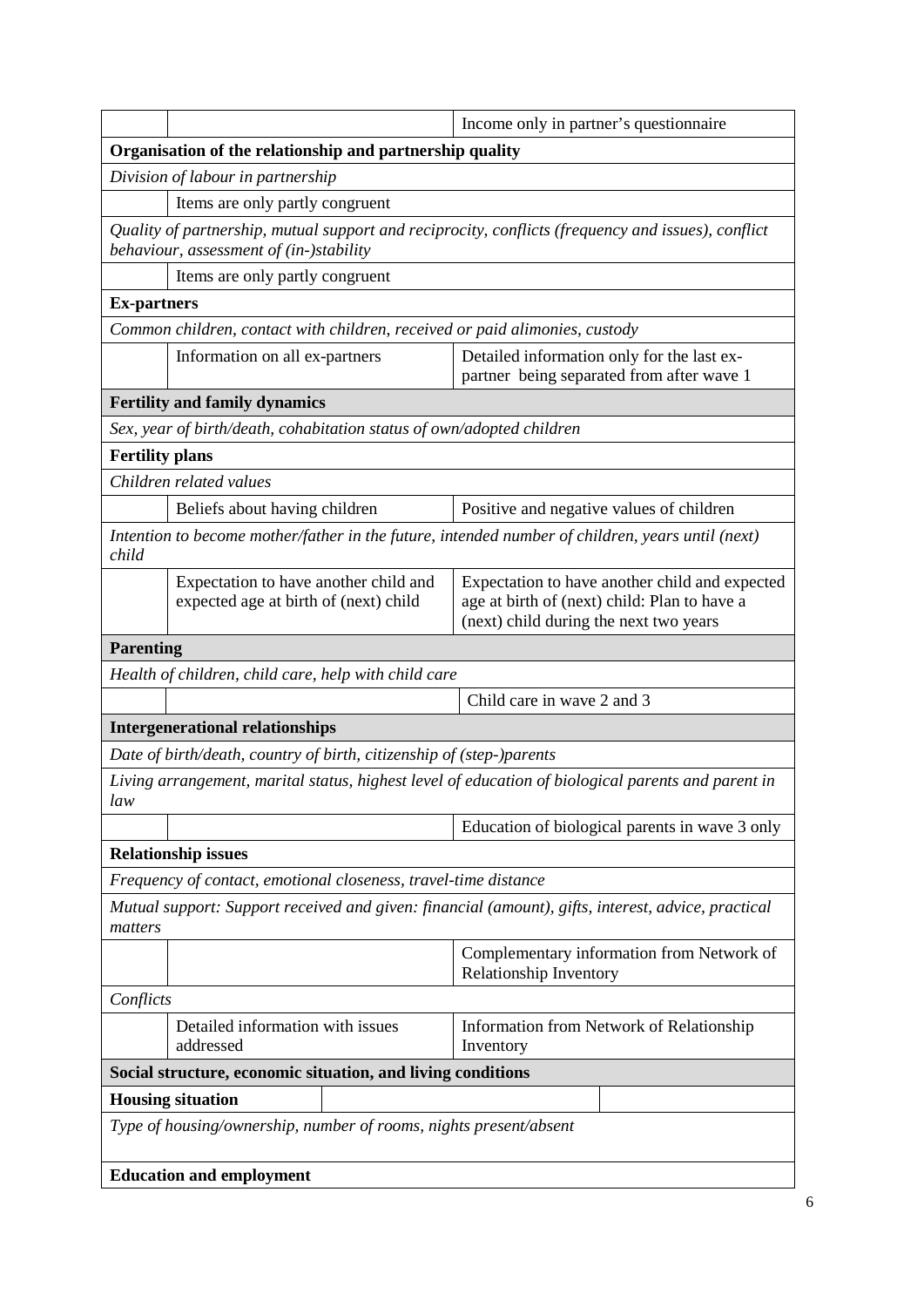|                                                                                         | Schooling and employment history                                                                                                                                                                                  |                                                                                                               |  |  |  |  |  |  |
|-----------------------------------------------------------------------------------------|-------------------------------------------------------------------------------------------------------------------------------------------------------------------------------------------------------------------|---------------------------------------------------------------------------------------------------------------|--|--|--|--|--|--|
|                                                                                         | Retrospective information on activity<br>Retrospective information on activity episodes<br>episodes (wave 2) and tracking<br>since age 15 (wave 3) and tracking changes<br>changes between waves<br>between waves |                                                                                                               |  |  |  |  |  |  |
|                                                                                         | Highest level of education, activity status, occupation, occupational status                                                                                                                                      |                                                                                                               |  |  |  |  |  |  |
|                                                                                         | Occupation: CBS, ISEI; in Wave 2 and<br>3: also ISCO                                                                                                                                                              | Occupation: ISCO, ISEI                                                                                        |  |  |  |  |  |  |
| Occupational status: combining<br>Occupational status: one scale<br>different questions |                                                                                                                                                                                                                   |                                                                                                               |  |  |  |  |  |  |
|                                                                                         | Work schedule, working at home, working with family members                                                                                                                                                       |                                                                                                               |  |  |  |  |  |  |
|                                                                                         | Items are only partly congruent                                                                                                                                                                                   |                                                                                                               |  |  |  |  |  |  |
| Commuting time                                                                          |                                                                                                                                                                                                                   |                                                                                                               |  |  |  |  |  |  |
|                                                                                         | Indirectly from information on<br>workplace (xy coordinates)                                                                                                                                                      |                                                                                                               |  |  |  |  |  |  |
|                                                                                         | <b>Leisure activities</b>                                                                                                                                                                                         |                                                                                                               |  |  |  |  |  |  |
|                                                                                         | Leisure activities alone and with partner                                                                                                                                                                         |                                                                                                               |  |  |  |  |  |  |
|                                                                                         | Items are only partly congruent                                                                                                                                                                                   |                                                                                                               |  |  |  |  |  |  |
|                                                                                         | <b>Economic situation</b>                                                                                                                                                                                         |                                                                                                               |  |  |  |  |  |  |
|                                                                                         | Net personal Income, partner's income, social benefits, kind and amount of benefits                                                                                                                               |                                                                                                               |  |  |  |  |  |  |
|                                                                                         |                                                                                                                                                                                                                   | Amount of benefits only wave 1                                                                                |  |  |  |  |  |  |
|                                                                                         |                                                                                                                                                                                                                   | Partner's income only in partner questionnaire                                                                |  |  |  |  |  |  |
|                                                                                         | Spatial mobility and migration                                                                                                                                                                                    |                                                                                                               |  |  |  |  |  |  |
|                                                                                         | Retrospective migration history                                                                                                                                                                                   |                                                                                                               |  |  |  |  |  |  |
|                                                                                         | Retrospective information on activity<br>episodes (wave 2) and tracking<br>changes between waves                                                                                                                  | Retrospective information on activity episodes<br>since age 15 (wave 3) and tracking changes<br>between waves |  |  |  |  |  |  |
|                                                                                         | <b>Cultural factors</b>                                                                                                                                                                                           |                                                                                                               |  |  |  |  |  |  |
|                                                                                         | Partnership, gender, and family values                                                                                                                                                                            |                                                                                                               |  |  |  |  |  |  |
|                                                                                         | Items are only partly congruent                                                                                                                                                                                   |                                                                                                               |  |  |  |  |  |  |
|                                                                                         | Religious denomination, church attendance                                                                                                                                                                         |                                                                                                               |  |  |  |  |  |  |
|                                                                                         | <b>Personality traits and well-being</b>                                                                                                                                                                          |                                                                                                               |  |  |  |  |  |  |
| <b>Personality</b>                                                                      |                                                                                                                                                                                                                   |                                                                                                               |  |  |  |  |  |  |
|                                                                                         | Extraversion, loneliness, depressiveness, nervousness, stress                                                                                                                                                     |                                                                                                               |  |  |  |  |  |  |
|                                                                                         | Loneliness: scale                                                                                                                                                                                                 | Extraversion in wave 2 (Big Five)                                                                             |  |  |  |  |  |  |
|                                                                                         |                                                                                                                                                                                                                   | Loneliness only one item (wave 1)                                                                             |  |  |  |  |  |  |
|                                                                                         |                                                                                                                                                                                                                   | Depression: STDS-T-scale in wave 2                                                                            |  |  |  |  |  |  |
| Items are only partly congruent                                                         |                                                                                                                                                                                                                   |                                                                                                               |  |  |  |  |  |  |
| <b>Satisfaction and preferences</b>                                                     |                                                                                                                                                                                                                   |                                                                                                               |  |  |  |  |  |  |
| Life satisfaction                                                                       |                                                                                                                                                                                                                   |                                                                                                               |  |  |  |  |  |  |
| <b>Health</b>                                                                           |                                                                                                                                                                                                                   |                                                                                                               |  |  |  |  |  |  |
|                                                                                         | Subjective health assessment, handicaps                                                                                                                                                                           |                                                                                                               |  |  |  |  |  |  |

## **3.2 The different age structure of the samples**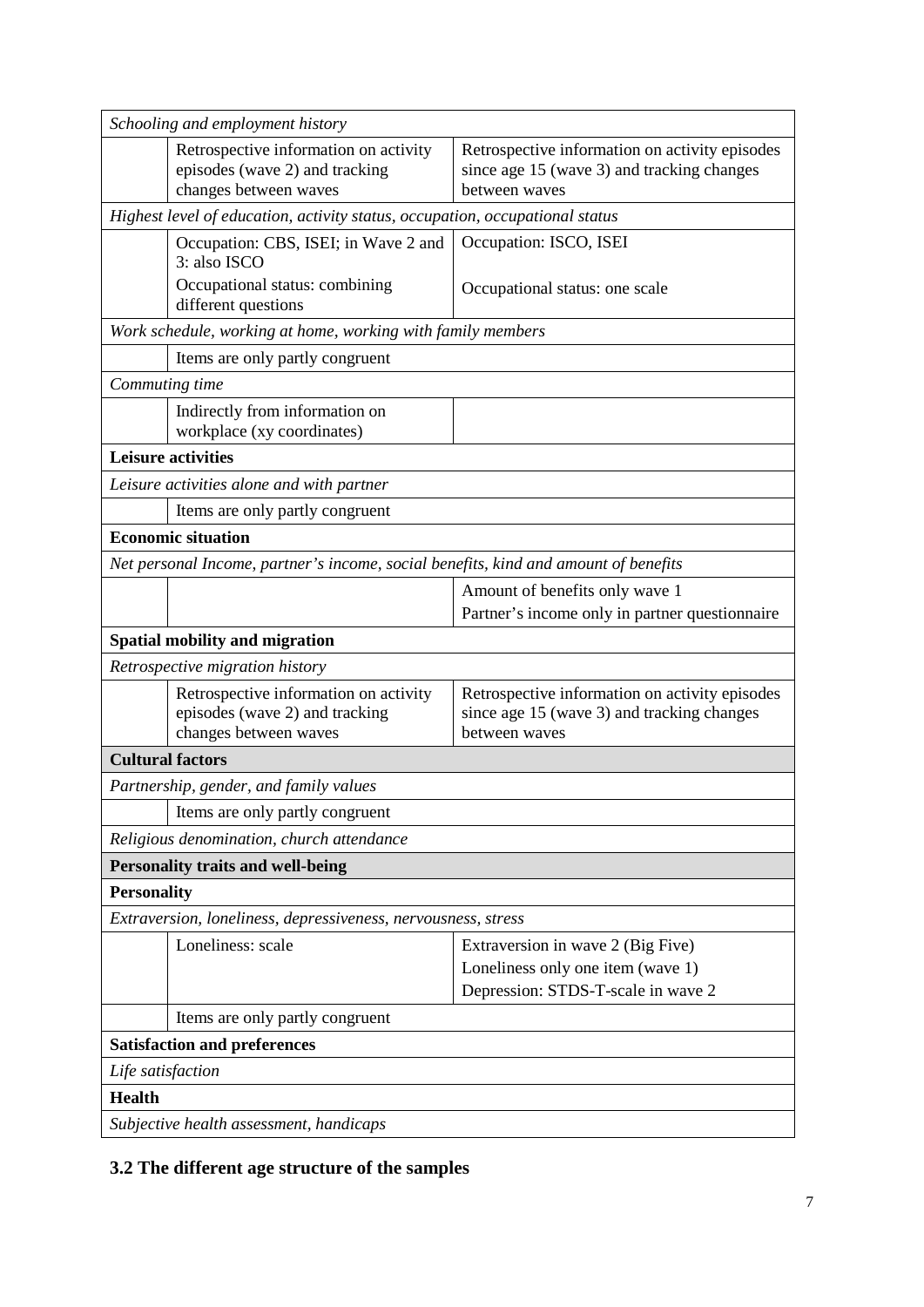A major obstacle of an extensive comparative use of the two data bodies is the incongruent age structure of the samples. While in the NKPS the respondents range in age from 18 to 79, the pairfam panel started with three cohorts, namely men and women who are born in the years 1971-73, 1981-83 and 1991-93. The youngest pairfam cohort is outside the age range of the NKPS respondents, and year by year it grows into the age range of the NKPS. In the fourth wave, the pairfam-cohort of the 1991-93 born are 18-21 years old and cover the lower ages of the NKPS sample.

Putting the first four waves of the pairfam-panel together provides data from men and women of 25 to 31 and 35 to 41 years of age. This means that a considerable portion of the sample covers young and middle adulthood. After three other waves, this coverage will be total. Men and women older than 41 are not yet part of the pairfam-sample but exist in the NKPS sample. However, if we include the information from the parents of the pairfamanchors, this gap can be closed at least for intergenerational relationships.

Table 2 displays how respondents from the NKPS and pairfam are distributed by age groups and the number of cases at each age assuming data from various waves are pooled. One can see that the overlap is considerable.

For non-longitudinal designs, we see that for 10 specific years of age an overlap of more than 100 cases is given. Because this is achieved by pooling the data of the three waves in pairfam and NKPS, one has to be aware of the fact that the assumption of independent units of analysis is violated. However, this is not a real problem because one can account for the particular correlation structure of the cases. On the contrary, in many analyses, panel data can be used to estimate fixed effects models.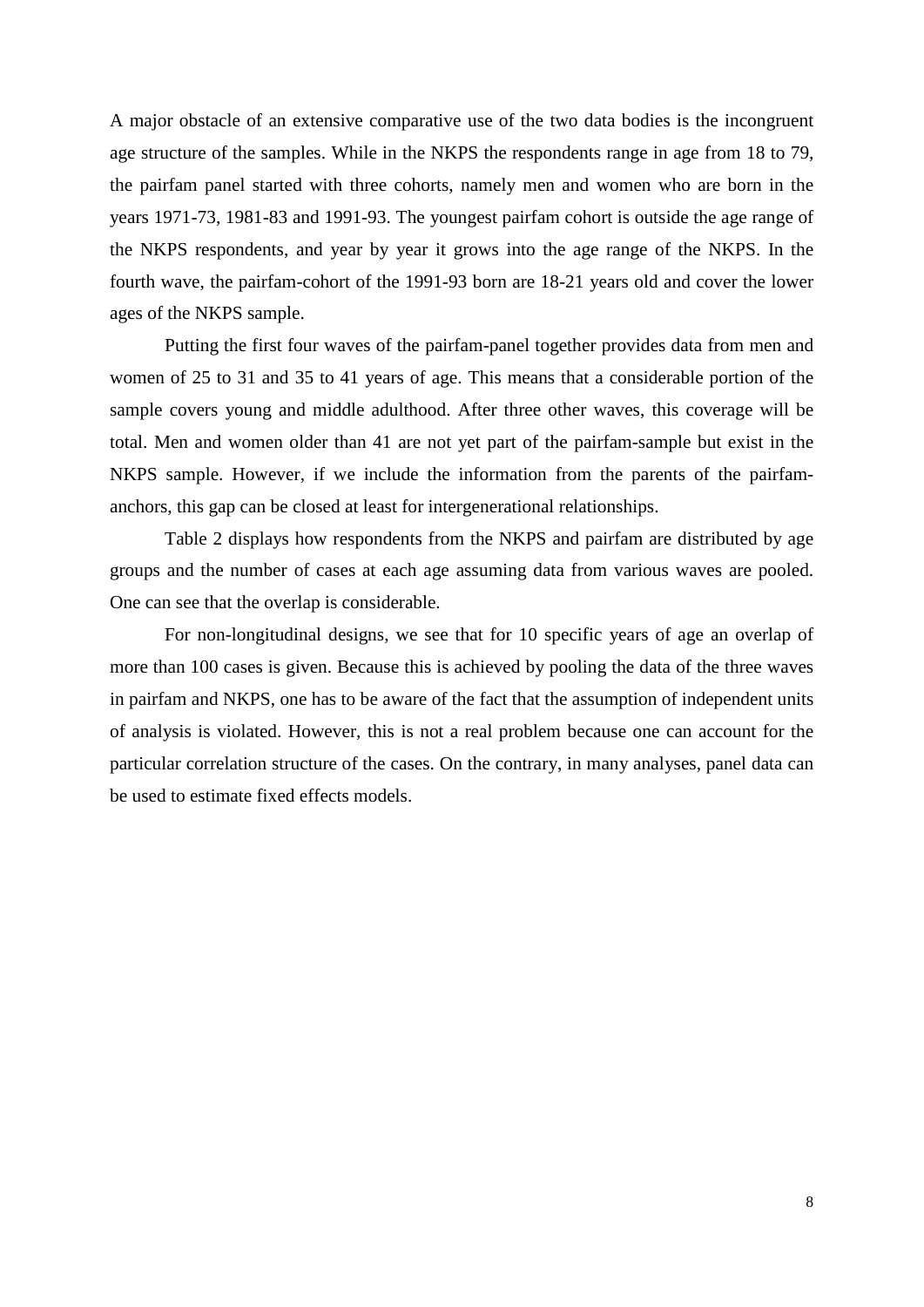|       | Pairfam | Pairfam | Pairfam | DemoDiff | <b>Pooled</b>    | <b>NKPS</b> | <b>NKPS</b> | <b>NKPS</b> | Subs.          | <b>Pooled</b>    |
|-------|---------|---------|---------|----------|------------------|-------------|-------------|-------------|----------------|------------------|
| Age   | 1. wave | 2. wave | 3. wave | 1. wave  | pairfam          | 1. wave     | 2. wave     | 3. wave     | sample         | <b>NKPS</b>      |
| 15-17 | 4.184   | 2.323   | 1.059   |          | 7.566            |             |             |             |                | $\boldsymbol{0}$ |
| 18    | 79      | 1.158   | 1.012   |          | 2.249            | 54          |             |             | $\overline{4}$ | 58               |
| 19    |         | 74      | 983     |          | 1.057            | 56          |             |             | 5              | 61               |
| 20    |         |         | 78      |          | 78               | 71          |             |             | $8\,$          | 79               |
| 21    |         |         |         |          | $\boldsymbol{0}$ | 70          | 16          |             | 9              | 95               |
|       |         |         |         |          |                  | 78          |             |             |                |                  |
| 22    |         |         |         |          | $\boldsymbol{0}$ |             | 41          |             | 12             | 131              |
| 23    |         |         |         |          | $\boldsymbol{0}$ | 65          | 37          |             | 13             | 115              |
| 24    | 36      |         |         |          | 36               | 87          | 44          |             | 14             | 145              |
| 25    | 1.167   | 14      |         | 267      | 1.448            | 113         | 40          | 11          | 15             | 179              |
| 26    | 1.370   | 745     | $8\,$   | 255      | 2.378            | 125         | 50          | 26          | 20             | 221              |
| 27    | 1.279   | 893     | 656     | 229      | 3.057            | 133         | 43          | 20          | 18             | 214              |
| 28    | 158     | 865     | 777     |          | 1.800            | 145         | 55          | 24          | 26             | 250              |
| 29    |         | 104     | 770     |          | 874              | 156         | 83          | 33          | 26             | 298              |
| 30    |         |         | 79      |          | 79               | 157         | 76          | 35          | 35             | 303              |
| 31    |         |         |         |          | $\boldsymbol{0}$ | 167         | 98          | 32          | 31             | 328              |
| 32    |         |         |         |          | $\boldsymbol{0}$ | 185         | 107         | 40          | 44             | 376              |
| 33    |         |         |         |          | $\bf{0}$         | 204         | 110         | 64          | 29             | 407              |
| 34    | 38      |         |         |          | 38               | 191         | 133         | 57          | 35             | 416              |
| 35    | 1.040   | 15      |         | 222      | 1.277            | 187         | 126         | 74          | 39             | 426              |
| 36    | 1.312   | 726     | $\tau$  | 238      | 2.283            | 191         | 139         | 71          | 46             | 447              |
| 37    | 1.480   | 935     | 628     | 278      | 3.321            | 188         | 155         | 78          | 34             | 455              |
| 38    | 184     | 1.100   | 810     |          | 2.094            | 199         | 154         | 100         | 25             | 478              |
| 39    |         | 117     | 935     |          | 1.052            | 220         | 135         | 102         | 39             | 496              |
| 40    |         |         | 99      |          | 99               | 192         | 137         | 96          | 32             | 457              |
| $41+$ |         |         |         |          | $\boldsymbol{0}$ | 4.927       | 4.312       | 3.527       | 1.022          | 13.788           |
| 18-40 | 8.143   | 6.746   | 6.842   | 1.489    | 23.220           | 3.234       | 1.779       | 863         | 559            | 6.435            |

**Table 2: Number of respondents in pairfam and NKPS by age group**

Moreover, if one does not analyse single age groups, as is usually the case, the number of cases on the NKPS side can be increased by enlarging the age spans beyond the pairfam age intervals. For example, if one wants to study family formation at age 25 and older, one could consider the pairfam cases of the two older age groups, which cover the age span of 25 to 40 except ages 31, 32 and 33. Then one could well include all age years of the NKPS sample belonging to this age span. This means that 19,800 pooled cases in pairfam and 5,751 cases in NKPS would be available.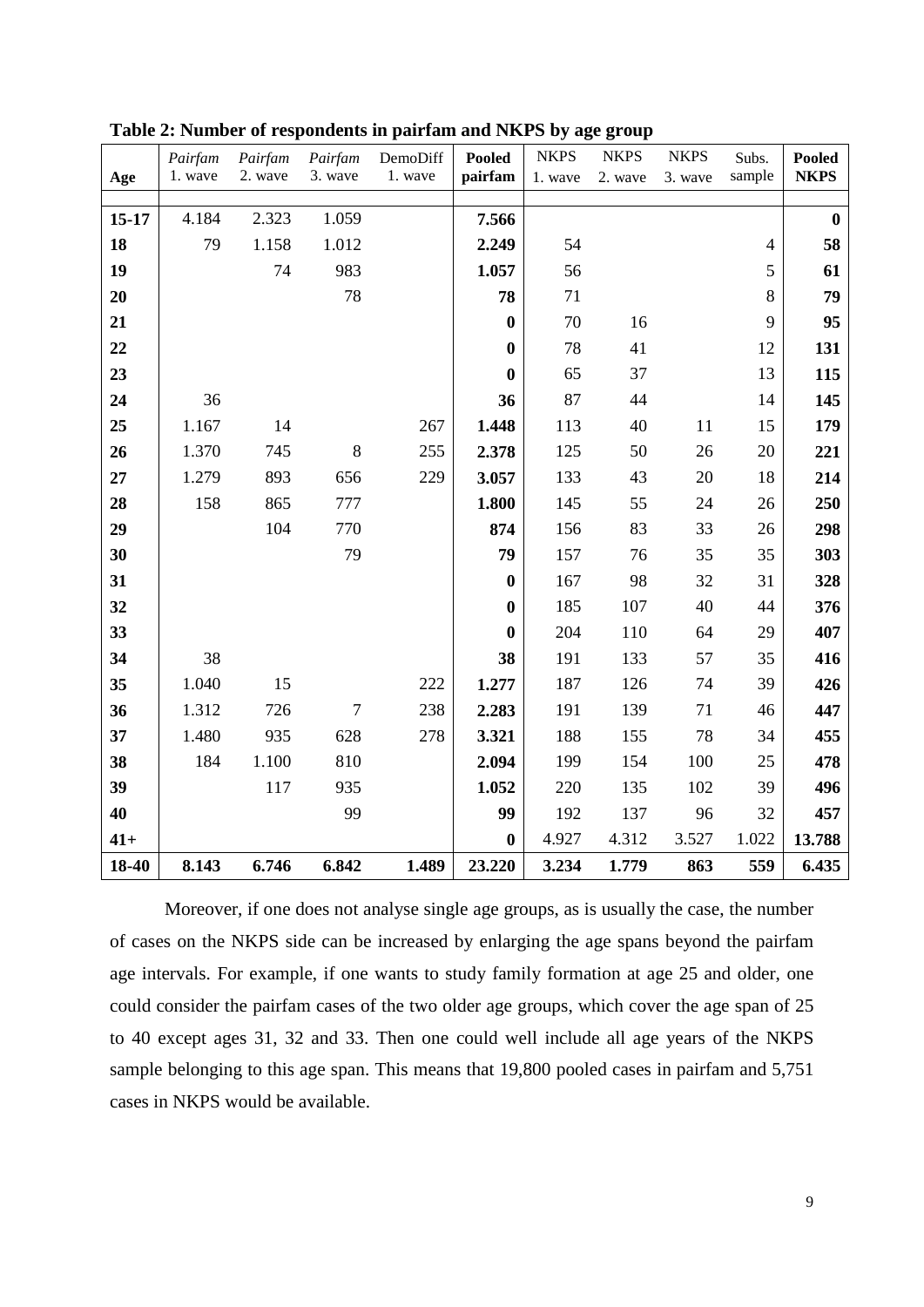If we do not work with a pooled sample, the number of cases is considerably smaller. For example, the number of first wave respondents of the two older age groups in the pairfam sample is 8,028. The number of first-wave respondents of the respective ages in the NKPS sample is 1,831 including the cases of the subsample and ages 24, 28, 34 and 38. Extending the age interval for NKPS cases by one year at the beginning and at the end of the age interval results in 2,483 cases. One gets reasonable numbers for analyses with considerable statistical power.

#### **4 An example of analysis**

To demonstrate how a comparison between the Netherlands and Germany regarding a familyrelated topic using data from the NKPS and pairfam could look like, we present a little empirical analysis. It has been conducted for illustration purposes, not as an elaborated study.

The general research question is: which factors affect the probability that the intention of having a(nother) child will be realised in fact. Specifically, we ask whether characteristics of the relationship with one's parents and the parents' relationship with each other affect the probability that respondents who intend to have a child during the next two years actually go on to realise this goal. The assumption is that close contact to the mother and the fact that the biological parents still live together are positively related to the likelihood of having the intended child.

In a logit regression model we estimate effects of contact frequency with the mother and whether the parents still live together or not on the probability that respondents who intend to have a child during the next two years actually realise this stated goal. Additionally, we account for a number of controls. In Table 3 the attributes and indicators we use in our analysis are listed (in bold), and the names of the respective variables in the two data files are reported. Many more variables are included in table 3 which could be considered in the model, among them time-dependent information. We do not use them in this simple example but plan to do so in an in-depth analysis of the research question now in preparation.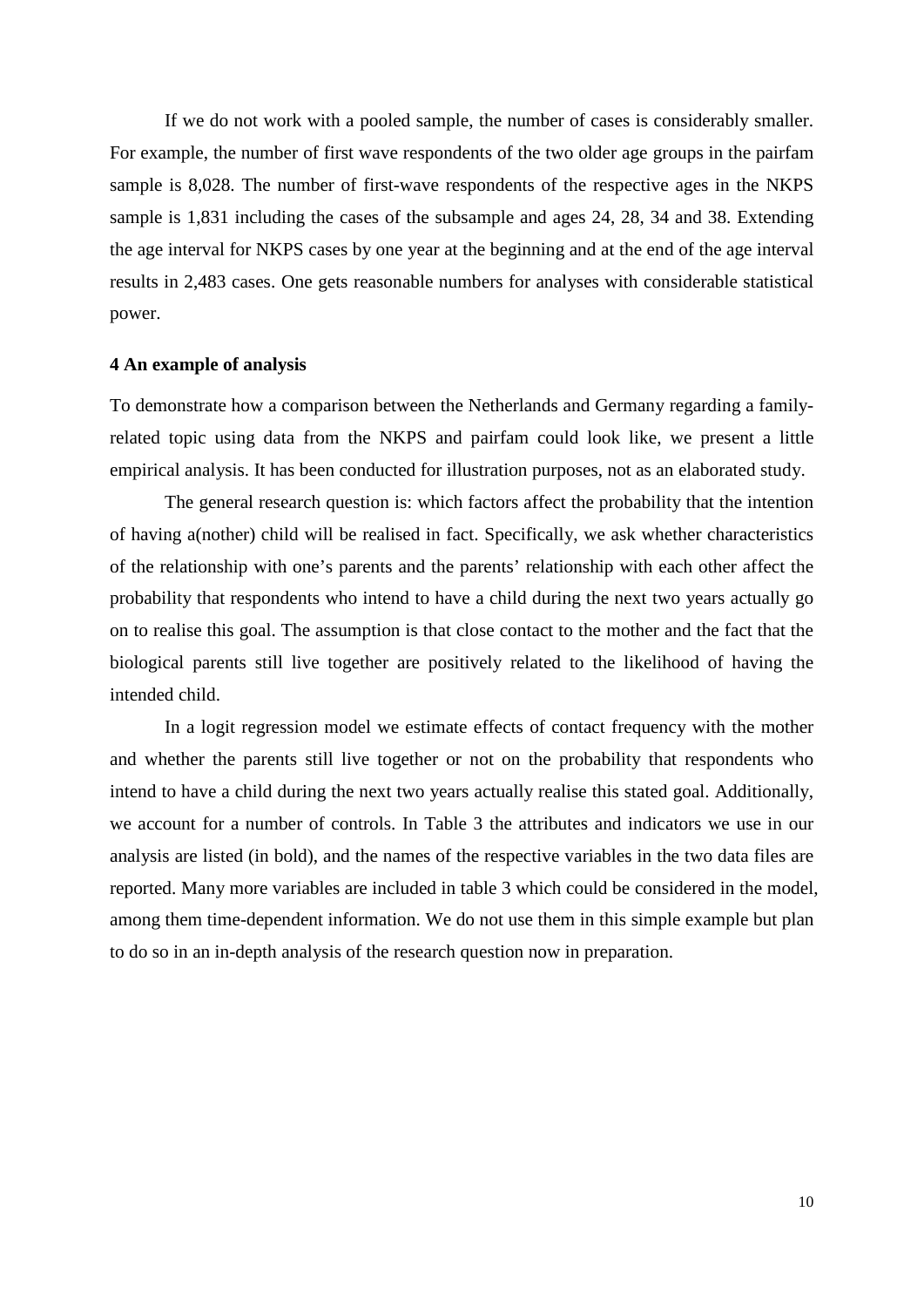## **Table 3: Variables**

| <b>Variable</b>                                    | <b>NKPS</b>                                       | pairfam                                                                                 |
|----------------------------------------------------|---------------------------------------------------|-----------------------------------------------------------------------------------------|
| Birth of a child between waves<br>(dep. variable)  | C019, C021, C041, C042,<br>C080A (2. and 3. wave) | Event history calendar of 2.<br>and 3. wave (ehc8k_) or<br>data-file "biochild"         |
| Intention/expectation to have<br>a child           | C706, C708                                        | frt7, frt9                                                                              |
| Demographic information                            |                                                   |                                                                                         |
| Gender, age                                        | sex, age,                                         | Generated variables: sex, age                                                           |
| education                                          | edu                                               | Generated variable: isced                                                               |
| Childhood experiences and<br>parents' relationship |                                                   |                                                                                         |
| Family structure after birth                       | B101, B102                                        | cla3, cla4 (2. wave)                                                                    |
| <b>Parents alive</b>                               | X401F, X401M;                                     | igr5, igr7                                                                              |
| <b>Parents family status</b>                       | B400FA, B400MA, X701,<br>B401, B402, computed     | igr27, igr28, igr29, igr34 (2.<br>wave)                                                 |
| Relationship to parents                            |                                                   |                                                                                         |
| Frequency of contact,                              | X603, X604                                        | $igr10$ , igr $12$                                                                      |
| Travel-time distance,                              | Computed                                          | igr14,igr15                                                                             |
| Satisfaction                                       | G501                                              | igr11,igr13                                                                             |
| <b>Emotional</b> support<br>Counsel or advice,     | G306                                              | $igr60$ $(2. wave)$                                                                     |
| Financial support                                  | G302                                              | $igr63$ (2. wave)                                                                       |
| Help with child care                               | G206                                              | $igr68$ $(2. wave)$                                                                     |
| Household situation                                |                                                   |                                                                                         |
| Living arrangement                                 | Generated variable: hhtyp                         | Generated variable: relstat                                                             |
| Household composition                              | E102, E201                                        | Generated variable: hhcomp                                                              |
| Division of labour                                 | S11A-S11e, S14A-S14 E                             | pa14i1 - pa14i5                                                                         |
| Housing                                            | L101                                              | hc5, hc13h1, hc14h1                                                                     |
| Employment                                         |                                                   |                                                                                         |
| <b>Activity status</b>                             | M101                                              | Generated variable: Ifs                                                                 |
| Occupation                                         | M201, M202                                        | Generated variable: isei                                                                |
| Change in status                                   | <b>BS14F-BS14U</b>                                | Event history calendar of 2.<br>and 3. wave $(ehc19i)$                                  |
| Partnership                                        |                                                   |                                                                                         |
| Age partner                                        | C <sub>102</sub>                                  | Generated variable: page                                                                |
| Education                                          | M801                                              | Generated variable: pisced                                                              |
| Activity status partner                            | M810, M811                                        | Generated variable: plfs                                                                |
| Quality partnership                                | S9A-E, S10D, G501,                                | sat3 (satisfaction), pa19i1,<br>pa19i4, pa19i8, conflict<br>strategies, pa22r (1. Wave) |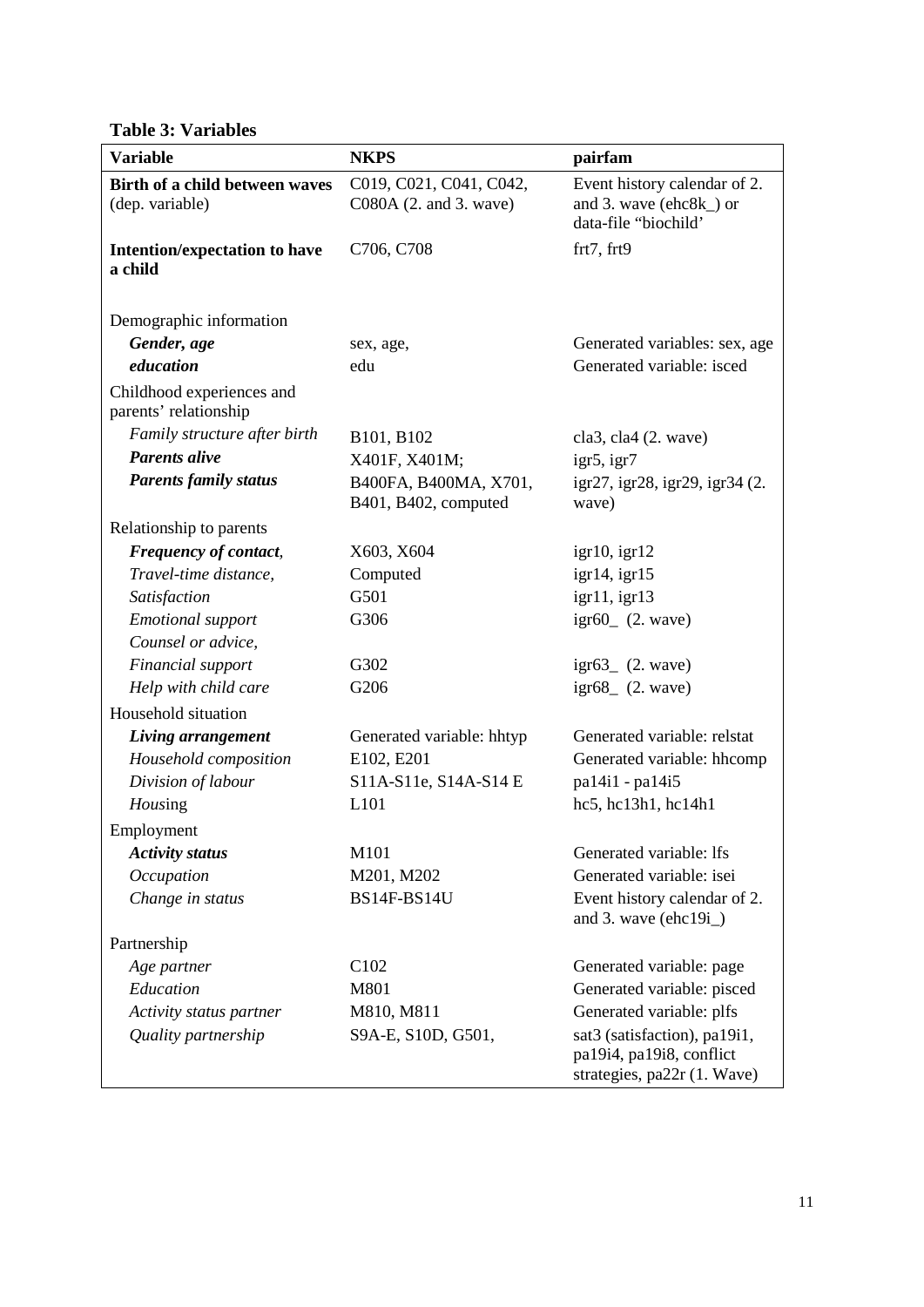## **4.1 Some descriptive information**

We now present some descriptive information on the most relevant variables included in the analysis. First we compare the age distribution of the respondents included.

In the NKPS, we cover the age range of 18 to 45 for women and 18 and 49 for men at the first wave. The pairfam-respondents considered in this analysis were 24 to 28 and 34 to 38 years of age at the first wave (cf. Table 2). In the pairfam case we skip the adolescents, which makes sense because they are still far removed from the main childbearing ages.

## **Table 4: Pooled intentions to have a child in NKPS**

(respondents participating in waves 1 and 2 and intending to have a child within two years either in wave 1 or in wave 2 or in both waves)

| Child intended within 2 years |       |
|-------------------------------|-------|
| No                            | 3,204 |
| (Row percentage)              | 80.2  |
| Yes                           | 793   |
| (Row percentage)              | 19.8  |
| Total                         | 3,997 |

A sensitivity analysis could show whether the different age coverage of the NKPS and pairfam has effects on the findings of the analysis. We do not present this here. Such effects can vary enormously depending on the research question to be studied.

In the two studies, *intention to have a child* is measured differently. In the NKPS, fertility intentions are asked in a two-step procedure. First, all respondents in the fertile ages (i.e. up to 45 for women and up to 49 for men) are asked if they intend to have children in the future. Subsequently, those who mentioned a positive intention are asked within how many years they intend to realise a child birth. Three waves of data are available for the NKPS. The following tables show how many respondents have articulated fertility intentions in wave 1 and in wave 2 and were not pregnant during the interview.

In pairfam, respondents are asked whether they expect to have another child and, if so, at which age they expect to get it (version A) as well as whether they intend to have it within the next two years (version B). In table 5 the distributions obtained by the two versions are displayed in a cross-tabulation. We include only respondents of the two older age groups who were not pregnant and infertile at the time of interview of wave 1 and who also participated in wave 3. The table shows that the responses to version A und B correspond quite well but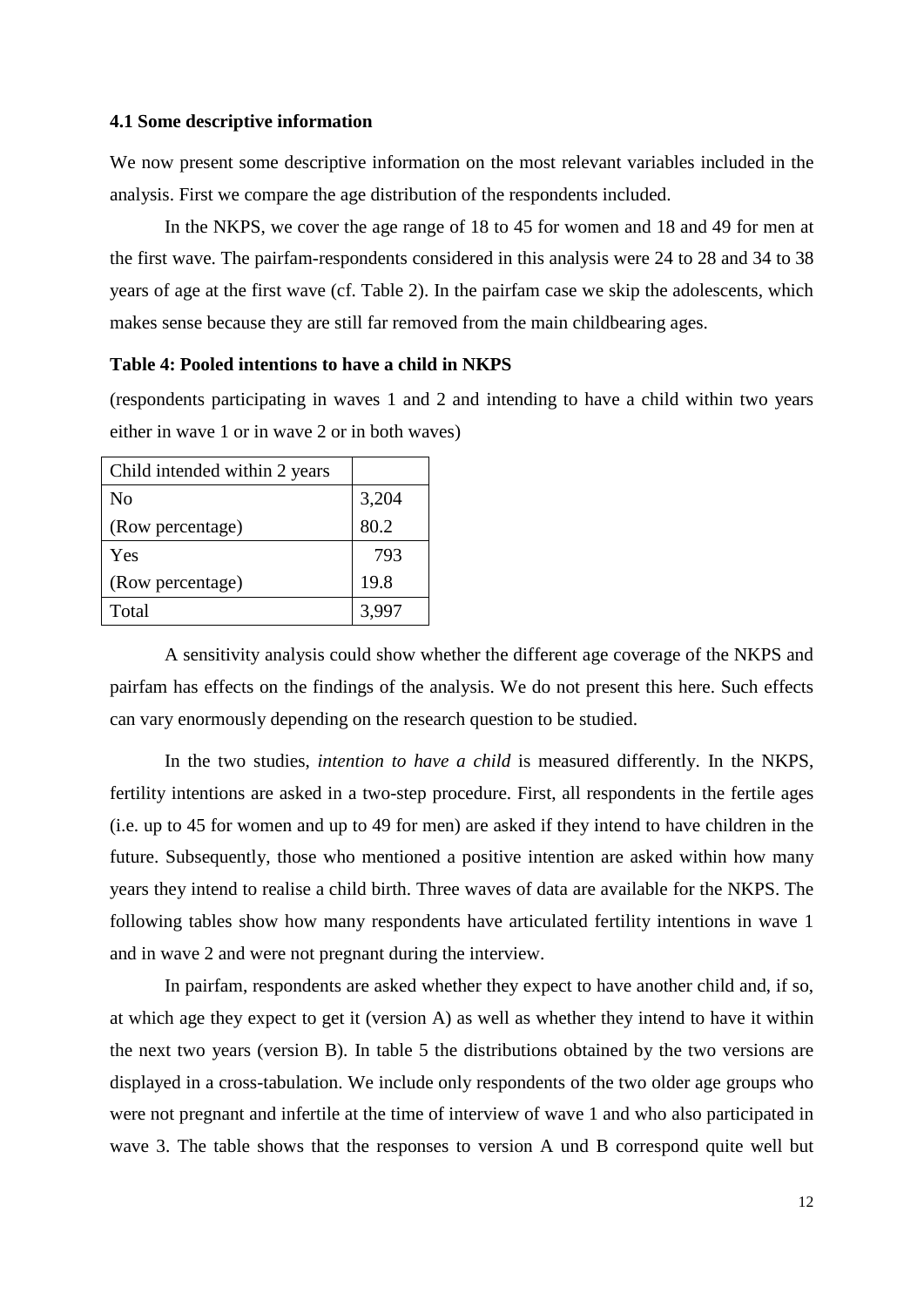show also characteristic differences. Information on intention provides a more differentiated picture.

## **Table 5: Intending to have child within two years in pairfam**

(respondents participating in wave 1 and 3, not pregnant at wave 1 and reporting being fertile at wave 1)

|                                                            | Version A: Difference between age at interview and<br>expected age of childbirth at wave 1 |                            |          |       |  |  |
|------------------------------------------------------------|--------------------------------------------------------------------------------------------|----------------------------|----------|-------|--|--|
| Version B:                                                 |                                                                                            |                            |          |       |  |  |
| Intention to have child within<br>next two years at wave 1 | More than two years/<br>No other child                                                     | Less or equal<br>two years | Missing  | Total |  |  |
| Yes, definitely                                            | 87                                                                                         | 365                        | $\Omega$ | 452   |  |  |
| Yes, perhaps                                               | 431                                                                                        | 258                        |          | 690   |  |  |
| No, probably not                                           | 693                                                                                        | 41                         | $\Omega$ | 734   |  |  |
| No, definitely not/No other child                          | 2,180                                                                                      | 11                         | $\Omega$ | 2,191 |  |  |
| Missing                                                    | $\theta$                                                                                   | $\Omega$                   | 50       | 50    |  |  |
| Total                                                      | 3,391                                                                                      | 675                        | 51       | 4,117 |  |  |

For reasons of comparability, we decided to use the version based on the age difference as the intention indicator in the pairfam case. This means that 675 respondents expect to have child within the next two years.

In Table 6 we show for the NKPS and the pairfam samples how many of the respondents who wanted to have a child within the next two years (childbearing intention) in fact *realised* childbirth within two years thereafter.

The 'realisation rate' is higher in the NKPS-data by 10 percent. A more detailed look at these figures is needed to draw sound conclusions on this difference.

## **Table 6: Realizing the intention to have a child within two years**

(NKPS: respondents with childbearing intention in wave 1 and/or wave 2; pairfam: respondents with childbearing intention in wave 1, participating in wave 1 and 3, not pregnant at wave 1, and reporting being fertile at wave 1)

|                  | <b>Child Realized</b>          |       |     |  |  |
|------------------|--------------------------------|-------|-----|--|--|
| Study            | Total<br>N <sub>0</sub><br>Yes |       |     |  |  |
| <b>NKPS</b>      | 280                            | 285   | 565 |  |  |
| (Row percentage) | 49.6%                          | 50.4% |     |  |  |
| pairfam          | 405                            | 270   | 675 |  |  |
| (Row percentage) | 60.0%                          | 40.0% |     |  |  |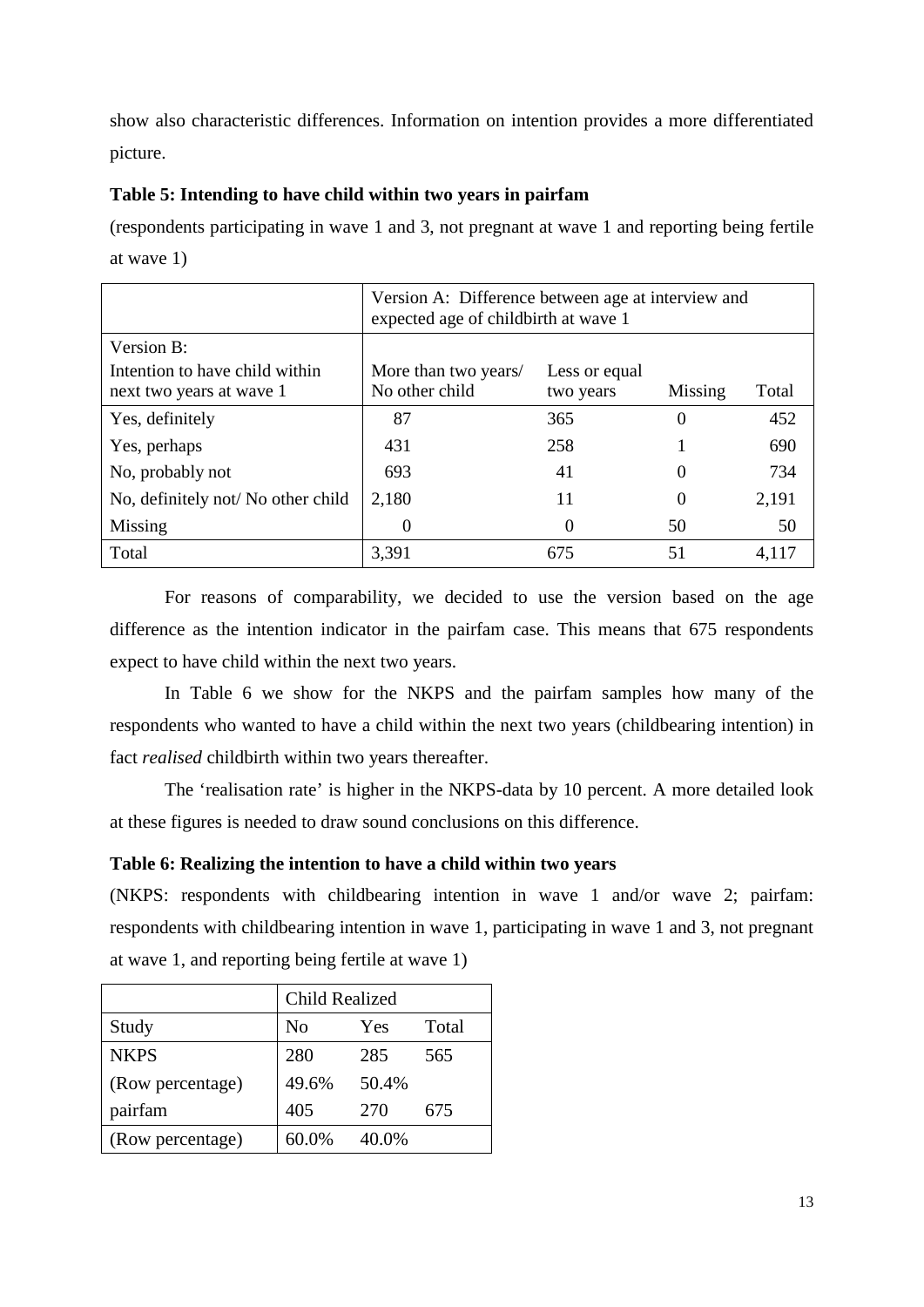## **4.2 Multivariate analysis**

Now we turn to the question of whether the intensity of contact with the mother and the relationship between the biological parents impact the likelihood of realising the intended birth of a child. Are there obvious differences between the Netherlands and Germany in this regard? We estimated the transition probability of having a child during the two years following the interview.

For biological parents, we check whether they are alive and  $-$  if so  $-$  live together (not both biological parents alive, both parents alive and not living together, both parents alive and living together). The contact frequency indicator varies in both studies between 1 (never) and 7 (daily). In the German case we had to reverse the scale. In addition to an indicator of the contact frequency with the mother and of the fact whether the parents still live together or not, we include as additional controls gender, age, education (on a scale from  $1=$  no degree to  $11=$ postgraduate level), employment status (employed vs. not employed at the first wave) and partnership status (single, LAT, cohabitation, married) in wave 1.

We estimate the models separately for male and female respondents and restrict the sample to those whose mother is still alive.

In table 7 more descriptive information on the variables included into the model is displayed. N means the number of valid cases and differs by a variable. Although we do not analyse a representative sample, the means of the variables look reasonable and are in many cases are quite similar in the NKPS and pairfam.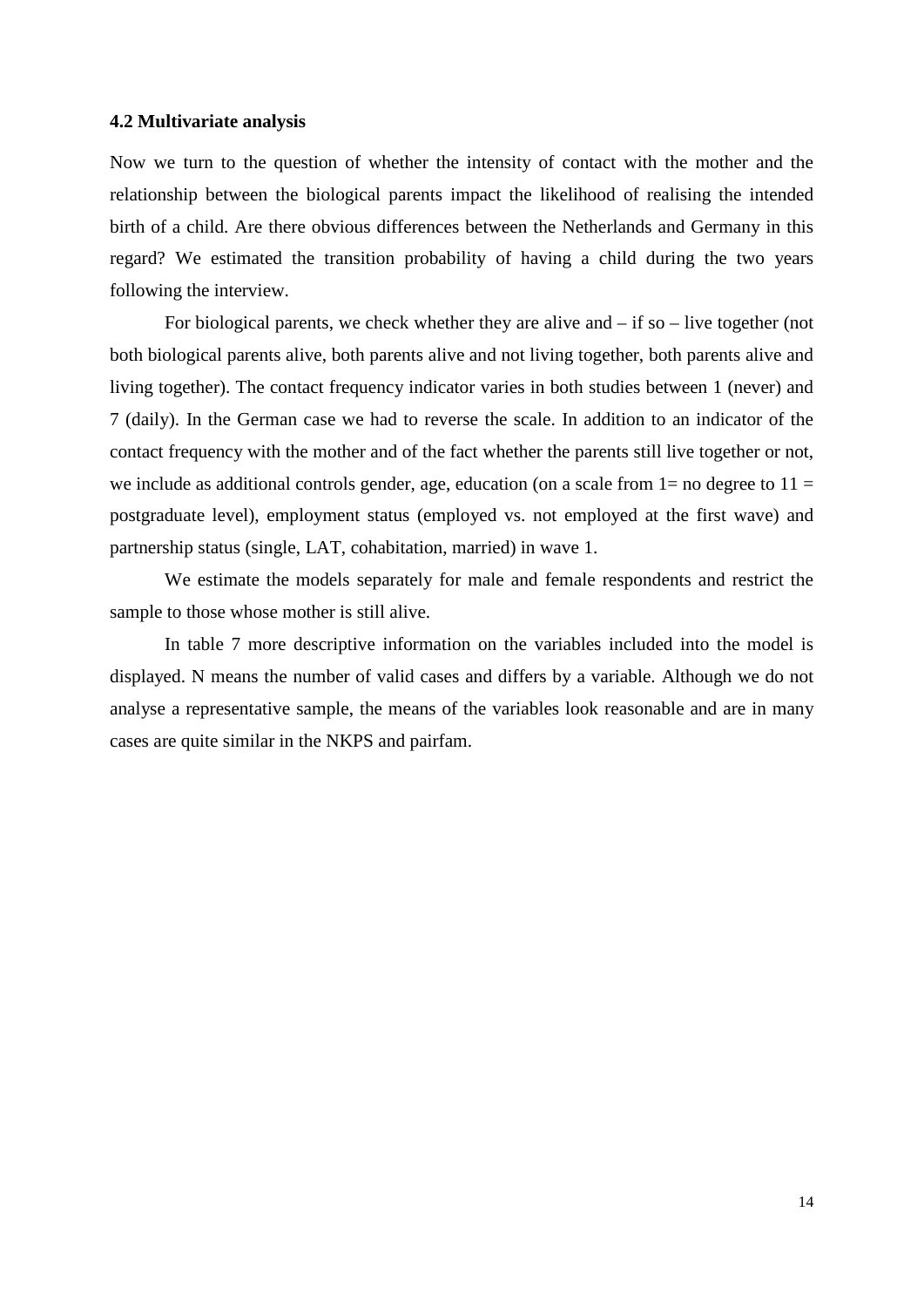## **Table 7: Description of the included variables**

(NKPS: respondents with childbearing intention in wave 1 and/or wave 2; pairfam: respondents with childbearing intention in wave 1, participating in wave 1 and 3, not pregnant at wave 1, and reporting being fertile at wave 1)

|       |                                     | <b>NKPS</b> |       |         | pairfam     |       |         |
|-------|-------------------------------------|-------------|-------|---------|-------------|-------|---------|
|       | Variable                            | $\mathbf N$ | Mean  | Std.Dev | $\mathbf N$ | Mean  | Std.Dev |
| Men   | Father not alive, mother alive      | 280         | 0.12  | 0.32    | 241         | 0.17  | 0.37    |
|       | Both parents alive, not co-residing | 280         | 0.20  | 0.40    | 241         | 0.14  | 0.34    |
|       | Both parents alive, co-residing     | 280         | 0.66  | 0.47    | 241         | 0.70  | 0.46    |
|       | Frequency of contact with mother    | 267         | 4.57  | 1.16    | 248         | 5.76  | 1.31    |
|       | Cohabiting with a partner           | 257         | 0.91  | 0.29    | 247         | 0.78  | 0.41    |
|       | Being married to the partner        | 280         | 0.53  | 0.50    | 247         | 0.52  | 0.50    |
|       | Age at wave 1                       | 280         | 33.50 | 5.05    | 248         | 32.30 | 4.91    |
|       | Level of schooling (scale)          | 280         | 7.20  | 2.28    | 248         | 7.00  | 2.84    |
|       | Employed                            | 280         | 0.93  | 0.26    | 248         | 0.87  | 0.34    |
|       | Planned childbirth realised         | 208         | 0.50  | 0.50    | 248         | 0.40  | 0.49    |
| Women | Father not alive, mother alive      | 464         | 0.13  | 0.33    | 325         | 0.14  | 0.35    |
|       | Both parents alive, not co-residing | 464         | 0.25  | 0.43    | 325         | 0.20  | 0.40    |
|       | Both parents alive, co-residing     | 464         | 0.63  | 0.48    | 325         | 0.66  | 0.47    |
|       | Frequency of contact with mother    | 457         | 4.88  | 1.27    | 329         | 5.81  | 1.34    |
|       | Cohabiting with a partner           | 438         | 0.89  | 0.31    | 330         | 0.80  | 0.40    |
|       | Being married to the partner        | 464         | 0.54  | 0.50    | 330         | 0.49  | 0.50    |
|       | Age at wave 1                       | 464         | 31.00 | 4.26    | 330         | 30.10 | 4.83    |
|       | Level of schooling (scale)          | 464         | 7.40  | 2.04    | 330         | 7.00  | 2.85    |
|       | Employed                            | 464         | 0.85  | 0.36    | 330         | 0.72  | 0.45    |
|       | Planned childbirth realised         | 380         | 0.51  | 0.50    | 330         | 0.40  | 0.49    |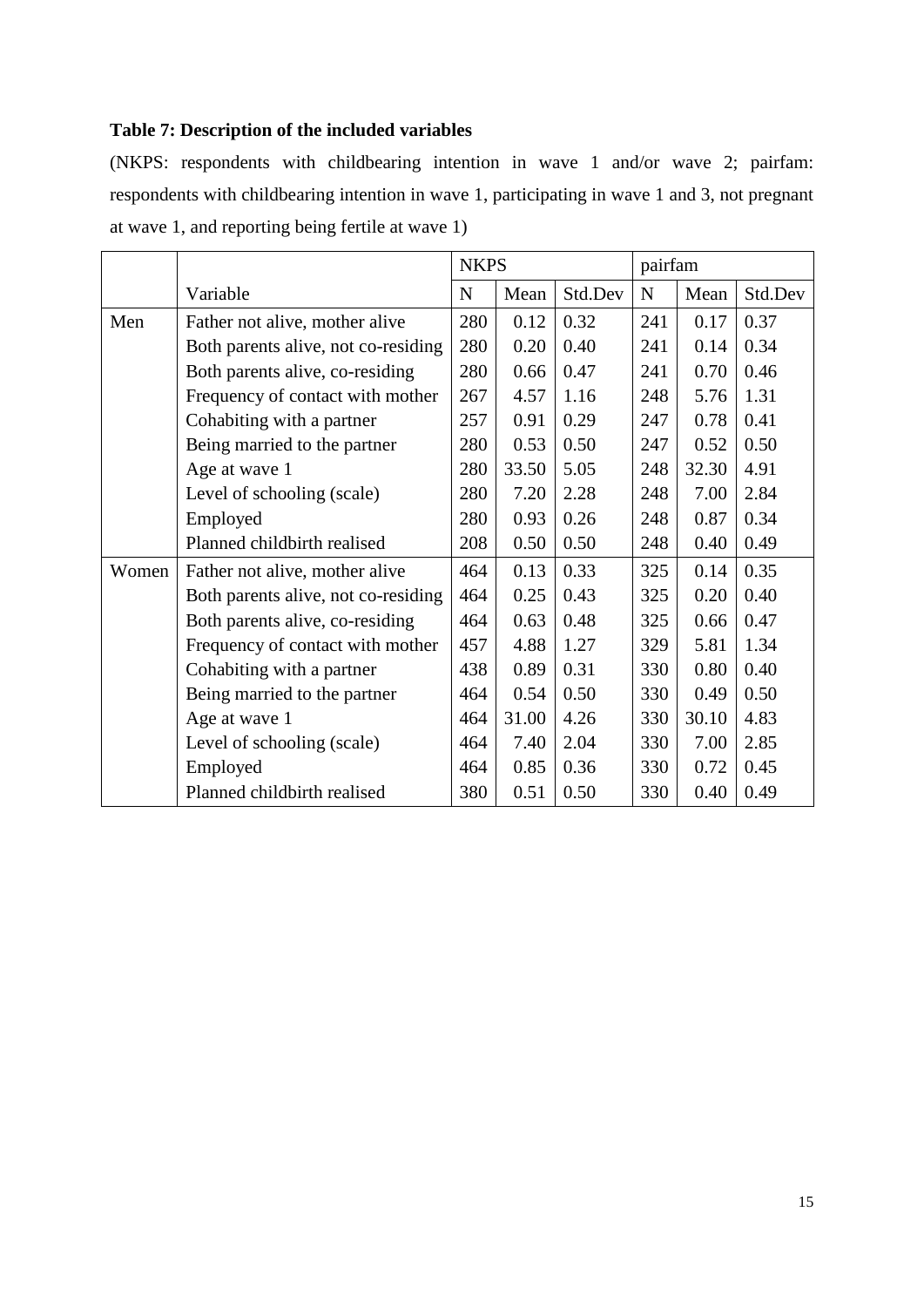|                                        | Men               |         | Women             |         |
|----------------------------------------|-------------------|---------|-------------------|---------|
| Variable                               | <b>Odds Ratio</b> | p-Value | <b>Odds Ratio</b> | p-Value |
| Father not alive, mother alive         | 0.93              | 0.88    | 0.81              | 0.52    |
| Both parents alive, not co-residing    | 0.68              | 0.34    | 0.61              | 0.08    |
| (Ref: both parents alive, co-residing) |                   |         |                   |         |
| Frequency of contact with mother       | 1.18              | 0.27    | 0.90              | 0.24    |
| Cohabiting with a partner              | 1.75              | 0.43    | 2.36              | 0.07    |
| Being married to the partner           | 0.74              | 0.33    | 1.06              | 0.81    |
| Age at wave 1                          | 0.96              | 0.24    | 0.96              | 0.17    |
| Level of schooling (scale)             | 1.12              | 0.13    | 1.03              | 0.57    |
| Employed                               | 0.61              | 0.58    | 1.23              | 0.52    |
| Constant                               | 0.92              | 0.97    | 2.01              | 0.58    |
| N                                      | 179               |         | 369               |         |
| Nagelkerke- $R^2$                      | 0.049             |         | 0.047             |         |

**Table 8: Realizing the intention to have a child within two years: NKPS-Model** (respondents with childbearing intention in wave 1 and/or wave 2; mother still alive)

As one can see in Table 8, in the Dutch case the frequency of contact with the mother does not play a major role for the realization probability of an intended child. Only the fact that parents do not live together contributes a lower probability of having the intended child among women. The odds ratio is 0.61. Among men the effect is of similar size but not significant. Only in the model for women do we also find a positive effect of cohabitation on the realization probability whilst, interestingly, being married does not play a significant role.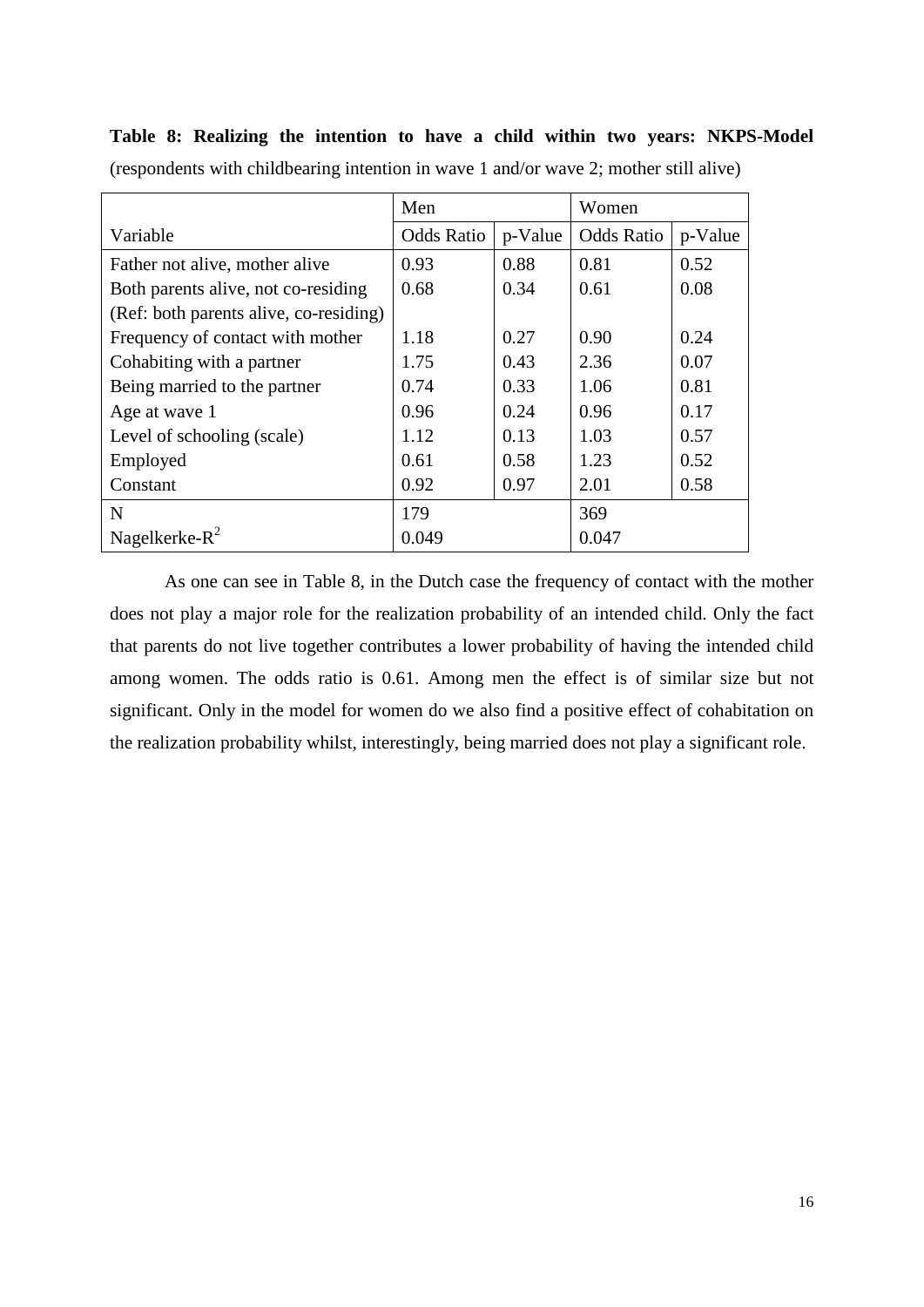**Table 9: Realizing the intention to have a child within two years; pairfam-Model** (respondents with childbearing intention in wave 1, participating in wave 1 and 3, not pregnant at wave 1, reporting being fertile at wave 1, and mother still alive)

|                                        | Men               |         | Women             |         |
|----------------------------------------|-------------------|---------|-------------------|---------|
| Variable                               | <b>Odds Ratio</b> | p-Value | <b>Odds Ratio</b> | p-Value |
| Father not alive, mother alive         | 1.50              | 0.28    | 0.34              | 0.02    |
| Both parents alive, not co-residing    | 1.04              | 0.93    | 1.15              | 0.67    |
| (Ref: both parents alive, co-residing) |                   |         |                   |         |
| Frequency of contact with mother       | 1.08              | 0.54    | 1.18              | 0.14    |
| Cohabiting with a partner              | 1.19              | 0.66    | 3.17              | 0.00    |
| Being married to the partner           | 1.61              | 0.13    | 2.01              | 0.02    |
| Age at wave 1                          | 0.96              | 0.2     | 0.90              | 0.00    |
| Level of schooling (scale)             | 1.09              | 0.12    | 1.01              | 0.80    |
| Employed                               | 1.50              | 0.37    | 1.23              | 0.47    |
| Constant                               | 0.37              | 0.46    | 1.36              | 0.80    |
| N                                      | 240               |         | 325               |         |
| Nagelkerke- $R^2$                      | 0.057             |         | 0.206             |         |

For the German men (comp. table 9) we also find no effects of the parental living arrangement and contact with the mother. The model fits very badly. In the case of the German women, contact frequency is positively related to the probability of having the intended child. The p-value is only 0.14, however. Surprising is the finding that the realisation probability is lower if the biological father is not alive anymore. More differentiated analyses have to show what might be the real mechanism behind this effect. In contrast to what we found in the NKPS data, whether the parents live together or not does not make a difference for the realization probability.

In the Netherlands and in Germany alike, partner status is significant only among women. Cohabiting with a partner was found to increase the realisation odds. An additional effect of marriage could only be found in the German case. The reason might be that marriage still plays an important role in (West-)Germany when it comes to family formation. This seems not to be the case in the Netherlands. In fact, rate of children born to unmarried parents in the Netherlands was about 45 percent 2011while in Germany it was only 34 Percent (West-Germany: 27 Percent).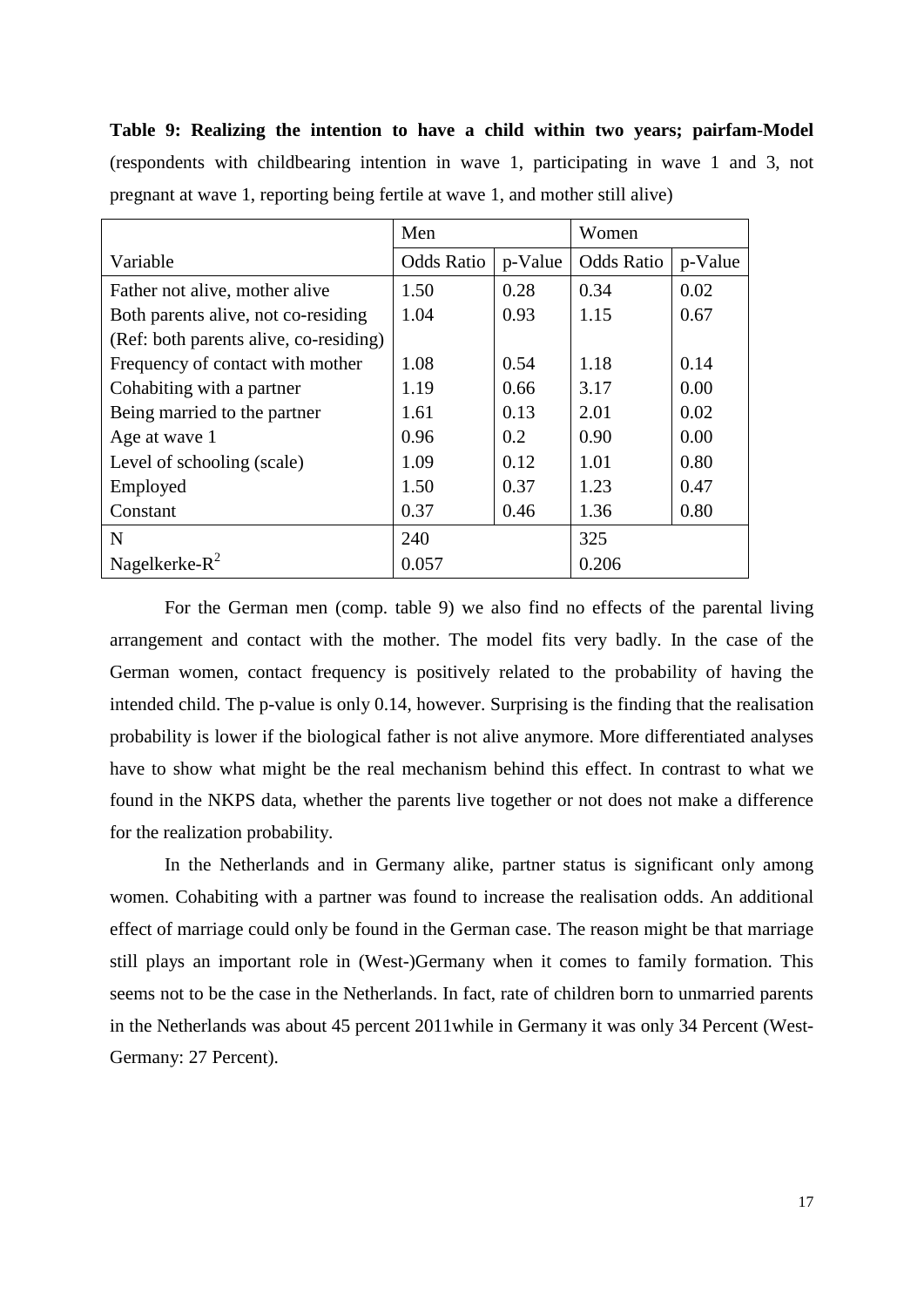#### **5 Summary and Discussion**

The current paper was intended to demonstrate the opportunities for comparative research using two major large-scale surveys from the Netherlands and Germany, the NKPS and pairfam. In an endeavour to show how these surveys can be used for comparative research we elaborated on similarities and differences with regard to study development, research design, respondents, instruments and measures. Furthermore, we presented one research example investigating the realisation of a positive fertility intention among young men and women in the Netherlands and Germany. Specifically, we examined whether demographic as well as intergenerational relationship characteristics determine the odds of realising positive fertility intentions after two years. Despite the narrow focus of this research question, comparative research is still possible based on small but considerable subsamples of the two panel studies.

For German women we found weak evidence that the frequency of contact with the mother, which is one indicator of the strength of the relationship, might favour the realisation of an intended childbirth. With regard to intergenerational ties, it was also found for the German sample that having a mother alive and a father dead decreased the childbearing realisation probability among women. It is hard to interpret this effect without going into more detail on possible underlying mechanisms.

In the Netherlands, having parents not living together decreased the realisation odds for women. Although at first sight not easy to interpret, this effect may point to the long reaching influence that parental divorce may have. Ample evidence has shown that parental divorce can have negative effects across the life course with regard to all kinds of adaptive outcomes (Amato & Sobolewski, 2001; Lundberg, 1993; Maier & Lachman, 2000). It may very well be that also with regard to the childbearing decision making process, the experience of parental divorce may predict outcome. The experience of having one distant parent, often the consequence of divorce, may have led to a strong sense of self-reliance and independence in adulthood. Individuals with such experiences may have difficulties with being close or dependent on others as well as with having others depend on them. They tend to be less selfconfident and may lack the beliefs in their parenting capacities and their caregiving abilities and therefore, although they reported positive fertility intentions, ultimately refrain from realising this intention.

It has been suggested before that the nature of available kin support is one motivation for early fertility (Trent & Crowder, 1997). Humans have been identified as cooperative breeders (e.g., Hrdy, 2007) and good relationships with parents may indicate available support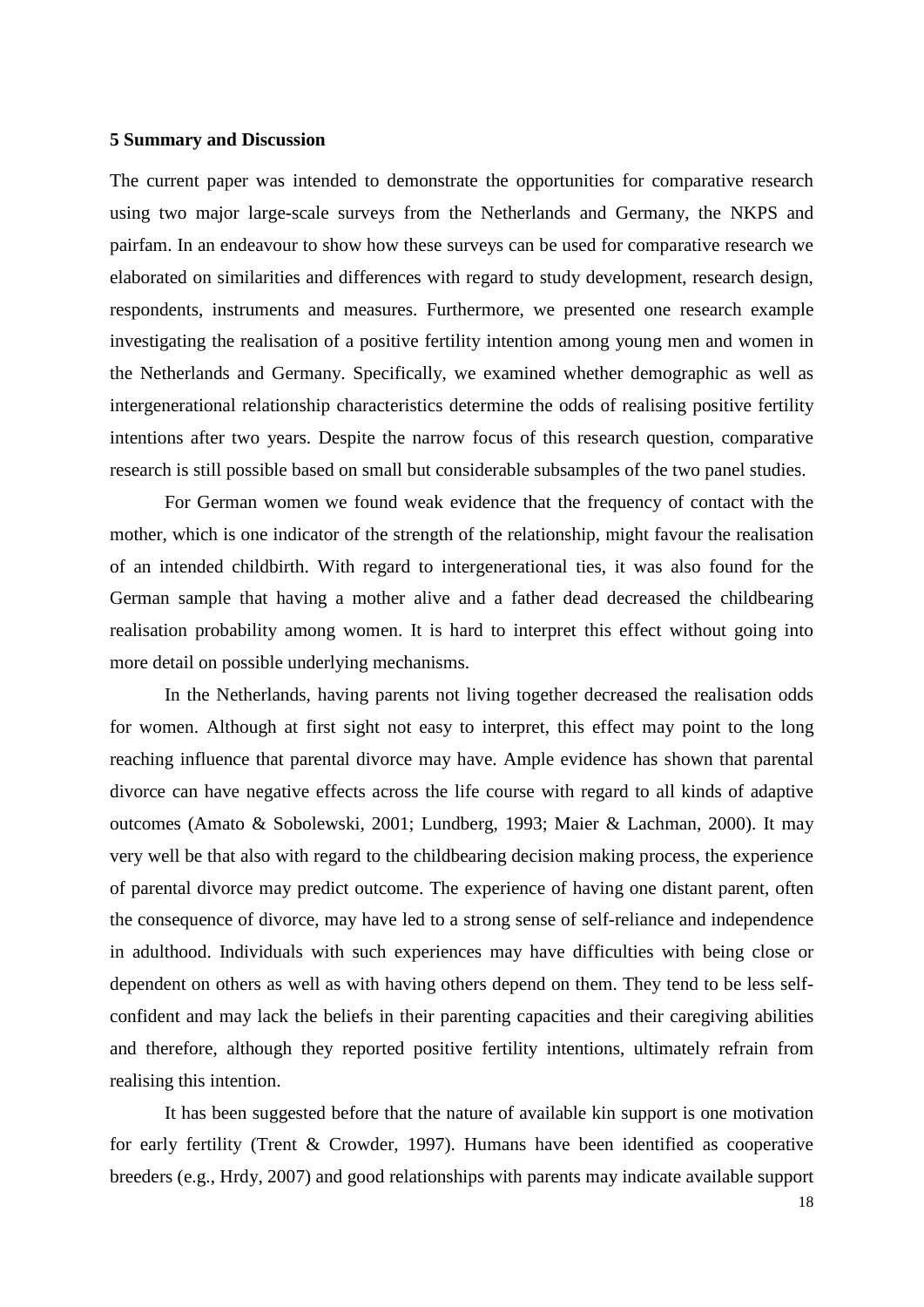for childrearing and may play a general role in fertility. Having parents not living together anymore may point to a less available and supportive intergenerational network and therefore hamper the probability of realising the intended goal of having a child.

## **References**

- Amato, Paul R., and Juliana M. Sobolewski. 2001. The effects of divorce and marital discord on adult children's psychological well-being. American Sociological Review, 66, 900-921.
- Arránz-Becker, Oliver, Josef Brüderl, Petra Buhr, Laura Castiglioni, Daniel Fuß, Volker Ludwig, Jette Schröder, and Nina Schumann. 2012**.** The German Family Panel: Study Design and Cumulated Field Report (Waves 1 to 3). Technical Paper of the German Family Panel, No. 1. Chemnitz.
- Brüderl, Josef, Laura Castiglioni, Uli Krieger, Volker Ludwig, Klaus Pforr, and Nina Schumann. 2010. pairfam Data Manual, Wave 1. Mannheim.
- Dykstra, Pearl A., Matthijs Kalmijn, Trudie C. M. Knijn, Aafke E. Komter, Aart C. Liefbroer, and Clara H. Mulder. 2004. Codebook of the Netherlands Kinship Panel Study, a Multi-Actor, Multi-Method Panel Study on Solidarity in Family Relationships, Wave 1. NKPS Working Paper No. 1. The Hague: Netherlands Interdisciplinary Demographic Institute.
- Dykstra, Pearl A., Matthijs Kalmijn, Trudie C. M. Knijn, Aafke E. Komter, Aart C. Liefbroer, and Clara H. Mulder. 2007. Codebook of the Netherlands Kinship Panel Study, a Multi-Actor, Multi-Method Panel Study on Solidarity in Family Relationships, Wave 2. NKPS Working Paper No. 6. The Hague: Netherlands Interdisciplinary Demographic Institute.
- Hrdy, Sarah B. 2007. Evolutionary context of human development: The cooperative breeding model. In Catherine A. Salmon, and Todd K. Shackelford (Eds.), *Family relationships. An evolutionary perspective* (pp. 39-68). Oxford: Oxford University Press.
- Huinink, Johannes, Josef Brüderl, Bernhard Nauck, Sabine Walper, Laura Castiglioni, and Michael Feldhaus. 2011. Panel Analysis of Intimate Relationships and Family Dynamics (pairfam): Conceptual framework and design. Zeitschrift für Familienforschung 23, 1, 77- 101.
- Kreyenfeld, Michaela, Rainer Walke, Veronika Salzburger, Christine Schnor, Sonja Bastin, and Anne-Kristin Kuhnt. 2011. DemoDiff – Wave 1; Supplement to the pairfam Data Manual. Wave 1. Version 1.0. Rostock.
- Lundberg, Olle. 1993. The impact of childhood living conditions on illness and mortality in adulthood. Social Science Medicine, 36, 1047-1052.